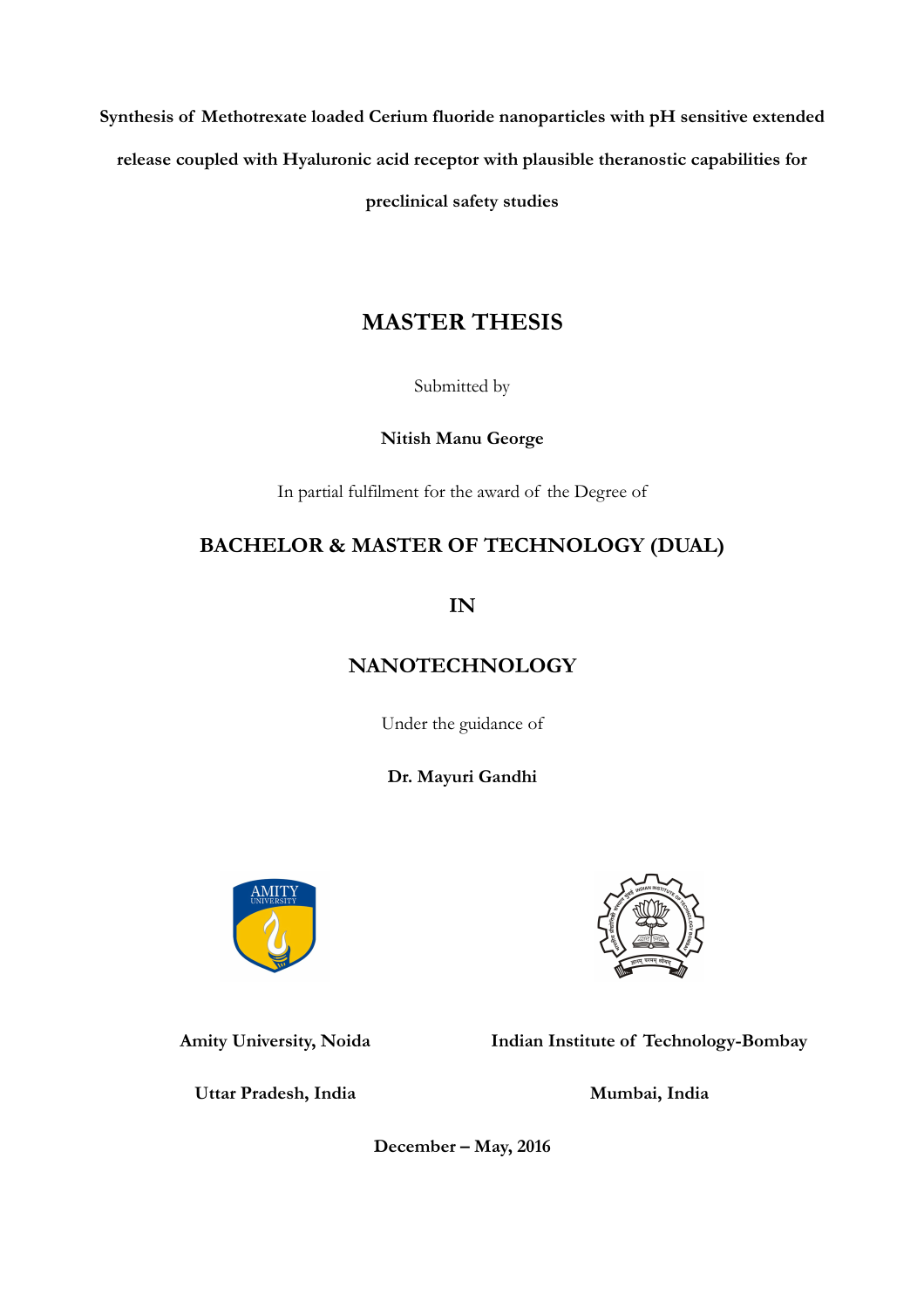# <span id="page-1-0"></span>**Acknowledgements**

I'd like to extend my sincerest gratitude towards Dr. Mayuri Gandhi for accepting my request to work under her guidance at the C.R.N.T.S. facility in I.I.T. Bombay. Her continued support, timely interventions and sound advice throughout the course of my project work is what lead to its eventual success. Although her nature of expecting perfection would often push me to continually improve and hone my skills, her friendly demeanour made her a guide who was easy to approach and connect with on a personal level. The warmth she showered upon me certainly instils in me a feeling that I wasn't wrong in pursuing my research under her experienced guidance.

I'd also like to thank all those working in the facility for being warm and friendly. On more than one occasion, they've extended their sincerest assistance in my project. Without some key recommendations, I wonder whether I'd even be able to complete my project. It was a humbling experience to see them take time out from their schedules in order to assist me with various challenges I faced. From constant inquiries towards the status of my project to subtle words of encouragement, the contribution of the laboratory members towards my project can't be overlooked. More often than sometimes, I definitely would've been an annoyance to them but they never held it against me and chose to only support me to the best of their capabilities. They are all a true inspiration in professionalism with a hint of familial bonding in the workplace.

Furthermore, I'd like to thank all the researchers who've worked previously in the subject enabling me to develop my own hypothesis by being inspired from their work. Among them, my own friend Varun S., who I'd like to acknowledge as an informed researcher who'd assist me the best he could since my project directly takes a page from his previous research. He'd been generous enough to share all forms of relevant information in the spirit of goodwill towards research and on more than one occasion encouraged me.

Lastly, I'd like to thank my internal guide Dr. Nidhi Chaunhan and all the faculty members of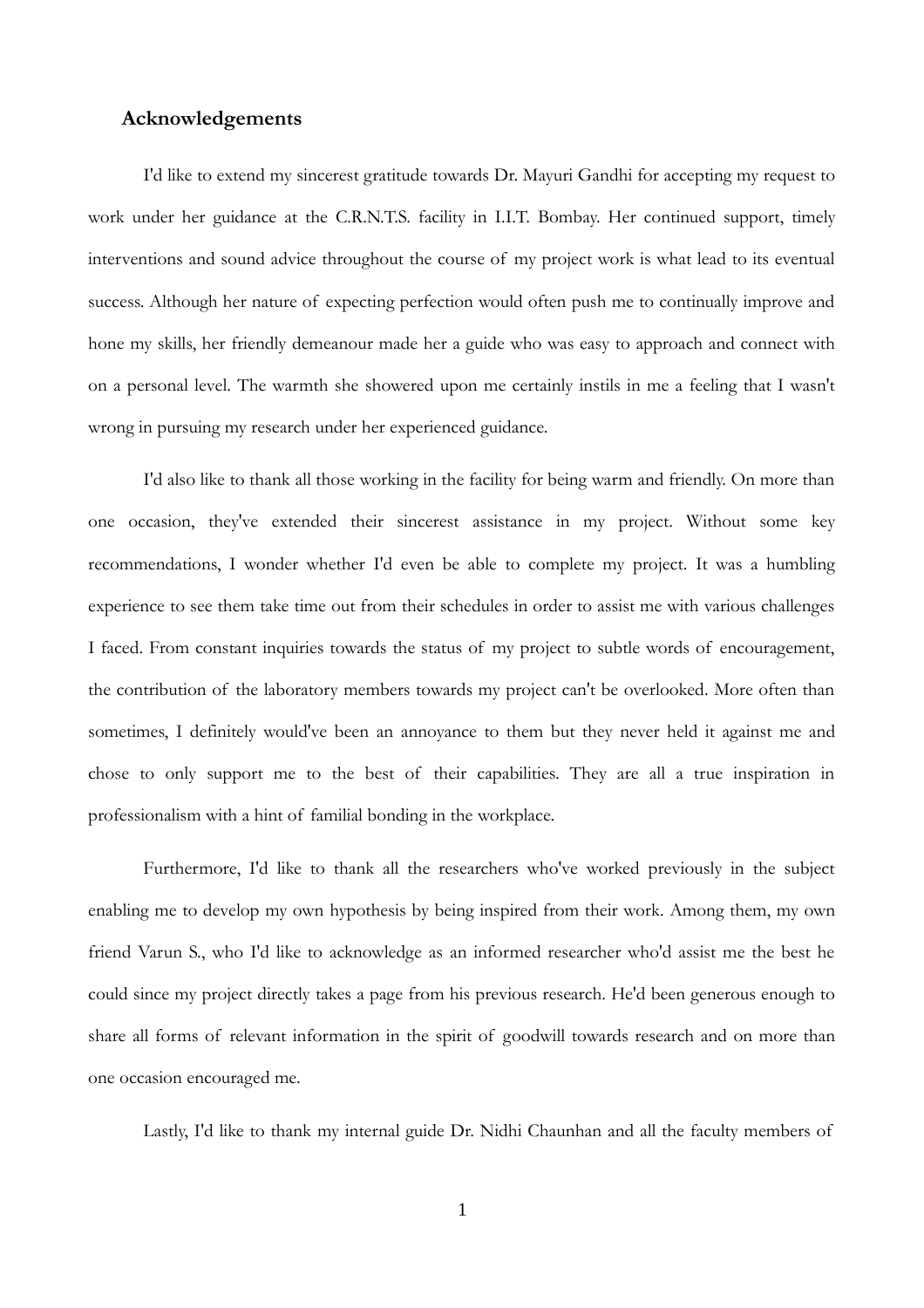Amity Institute of Nanotechnology at Amity University for their support and guidance. I'd also like to extend my gratitude towards my parents who supported my financially and emotionally even though there was a familial crisis at hand. I'd also like to thank my friends who helped in keeping me in high spirits throughout the course of my project.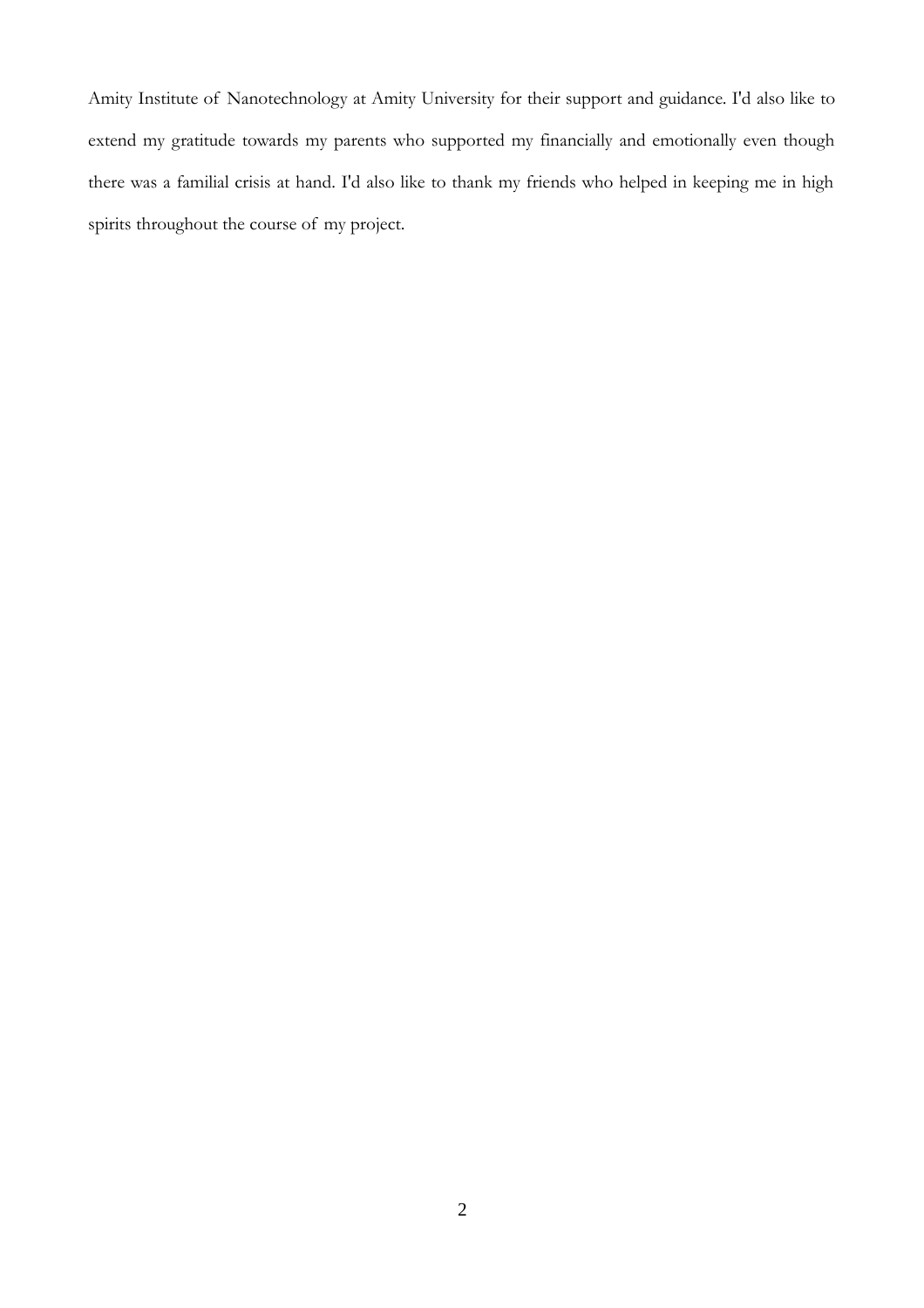# <span id="page-3-0"></span>**Abstract**

A key challenge in drug delivery systems is the real time monitoring of delivered drug and subsequent response. Recent advancement in nanotechnology has enabled the design and preclinical implementation of novel drug delivery systems (DDS) with theranostic abilities. Herein, fluorescent cerium fluoride (CeF3) nanoparticles (nps) were synthesized and their surface modified with a coat of polyethylenimine (PEI). Thereafter, Methotrexate was conjugated upon it through glutaraldehyde crosslinking for a pH-sensitive release. This was followed by the addition of a Hyaluronic acid (HA) receptor via 1-Ethyl-3-(3-dimethylaminopropyl)-carbodiimide and N-hydroxysuccinimide (EDC-NHS) chemistry to achieve a possible active drug targeting system. The obtained drug delivery nano-agent retains and exhibits unique photo-luminescent properties attributed to the nps while exhibiting potential theranostic capabilities.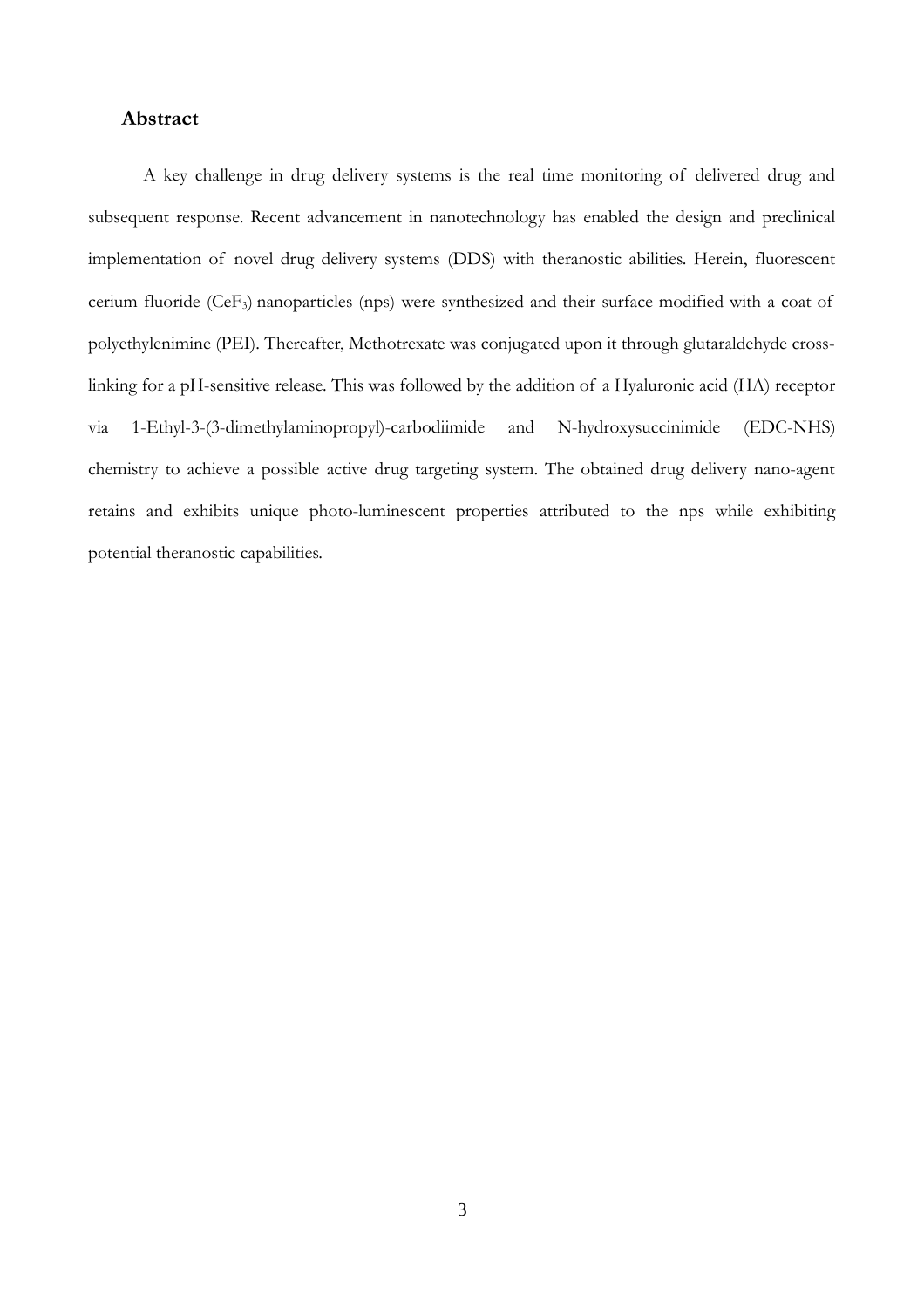# Contents

| .21 |
|-----|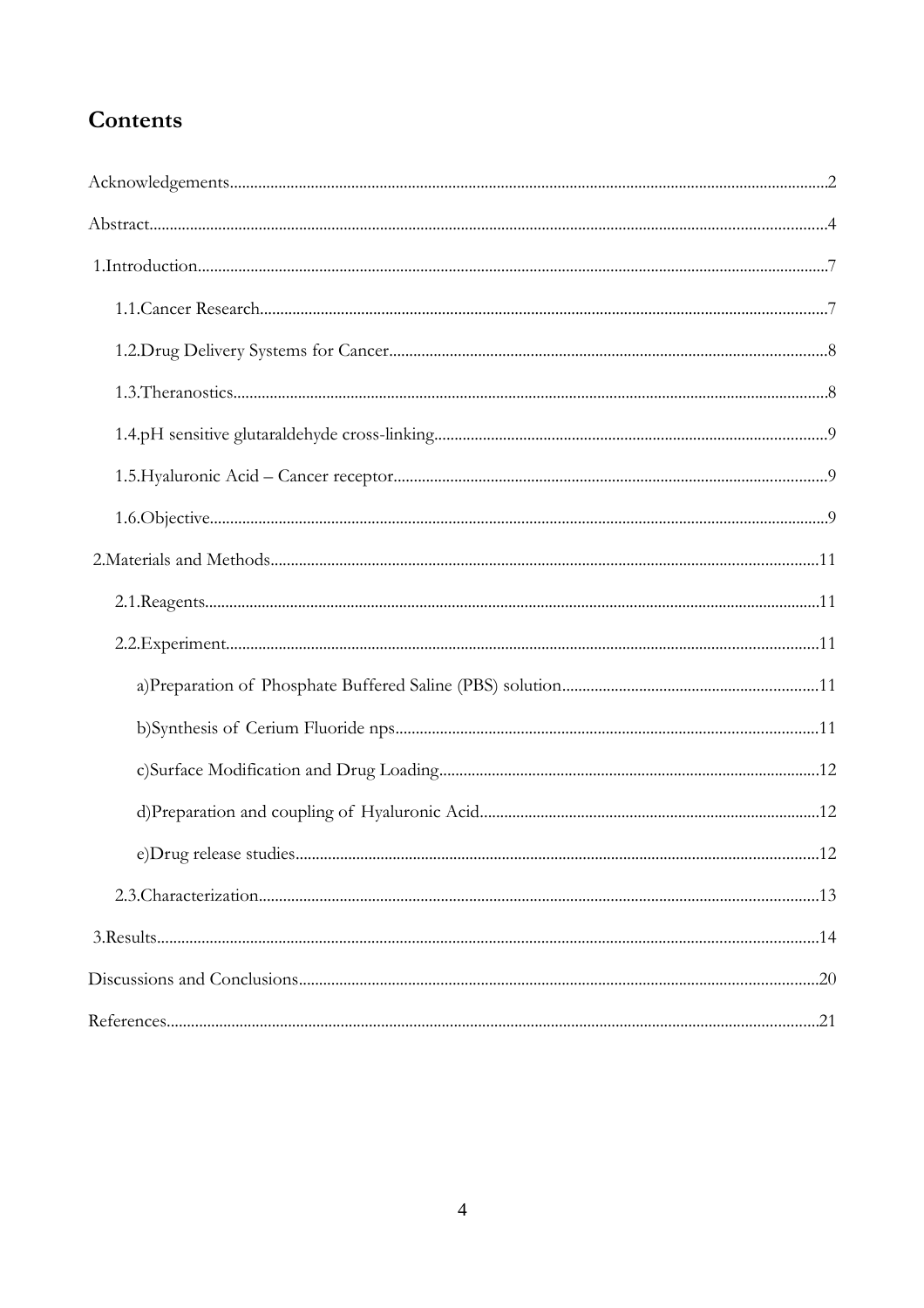# **List of Figures**

| Figure 3: Graph plot showing data acquired from UV-Vis Spectroscopy for prepared Samples15 |  |
|--------------------------------------------------------------------------------------------|--|
| Figure 4: XRD plot of prepared nanoparticle samples in native as well as conjugated form16 |  |
|                                                                                            |  |
|                                                                                            |  |
|                                                                                            |  |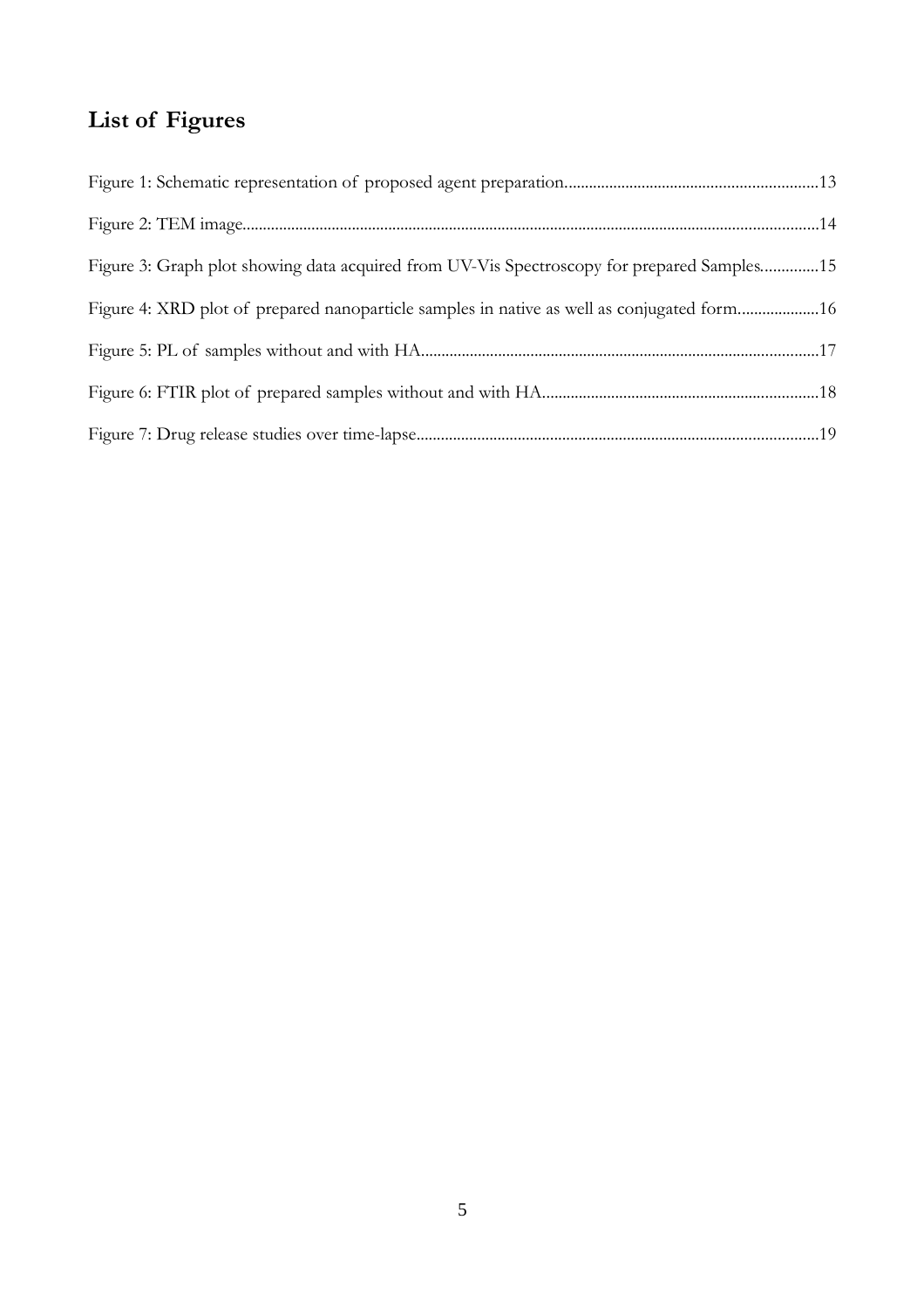# <span id="page-6-1"></span> **1. Introduction**

#### <span id="page-6-0"></span> **1.1. Cancer Research**

Cancer is one of the most popular diseases on the face of this earth that has existed for almost the entirety of human history. With over 200 known variants, it is a group of diseases involving abnormal growth of cells with the potential plausibility of invading or spreading to healthier cells or parts of the body. Lacking in specific fingerprints and having the widest spectra of causalities, it is next to impossible to prove the cause for a particular cancer regardless of its type. [1] Therefore, a lot of research is under way to identify the causes of the disease as well as in developing strategies for its prevention, diagnosis, treatment and subsequent cure.

Although a number of treatment options exist for cancers such as surgery, chemotherapy, radiation therapy, gene therapy, immunotherapy, photo-dynamic therapy, targeted therapy, palliative care etc.,<sup>[2-13]</sup> they still do not accommodate for the different phenotypes observed in individual cases or provide a generic therapeutic to be followed. Also, cancer is a class of disease, it can also be argued that it will be be highly unlikely that a single cure for cancer will ever come to exist. However, research continues in hopes of achieving a "silver bullet" treatment technique that can be employed over a majority of the cases.

Due to the dynamic nature of the disease, Cancer Research is one of the most funded forms of medical research in the world with billions spent worldwide every year. Recent advancements in molecular and cellular biology has lead to a revolution bringing about better treatments through a variety of preclinical and clinical trials reducing the risk quotient involved with the treatment of the disease with every passing day.<sup>[14]</sup> Perhaps one day, the silver bullet treatment that every researcher working in the field envisions might even become a reality with all the awareness, effort and investment being put into the field.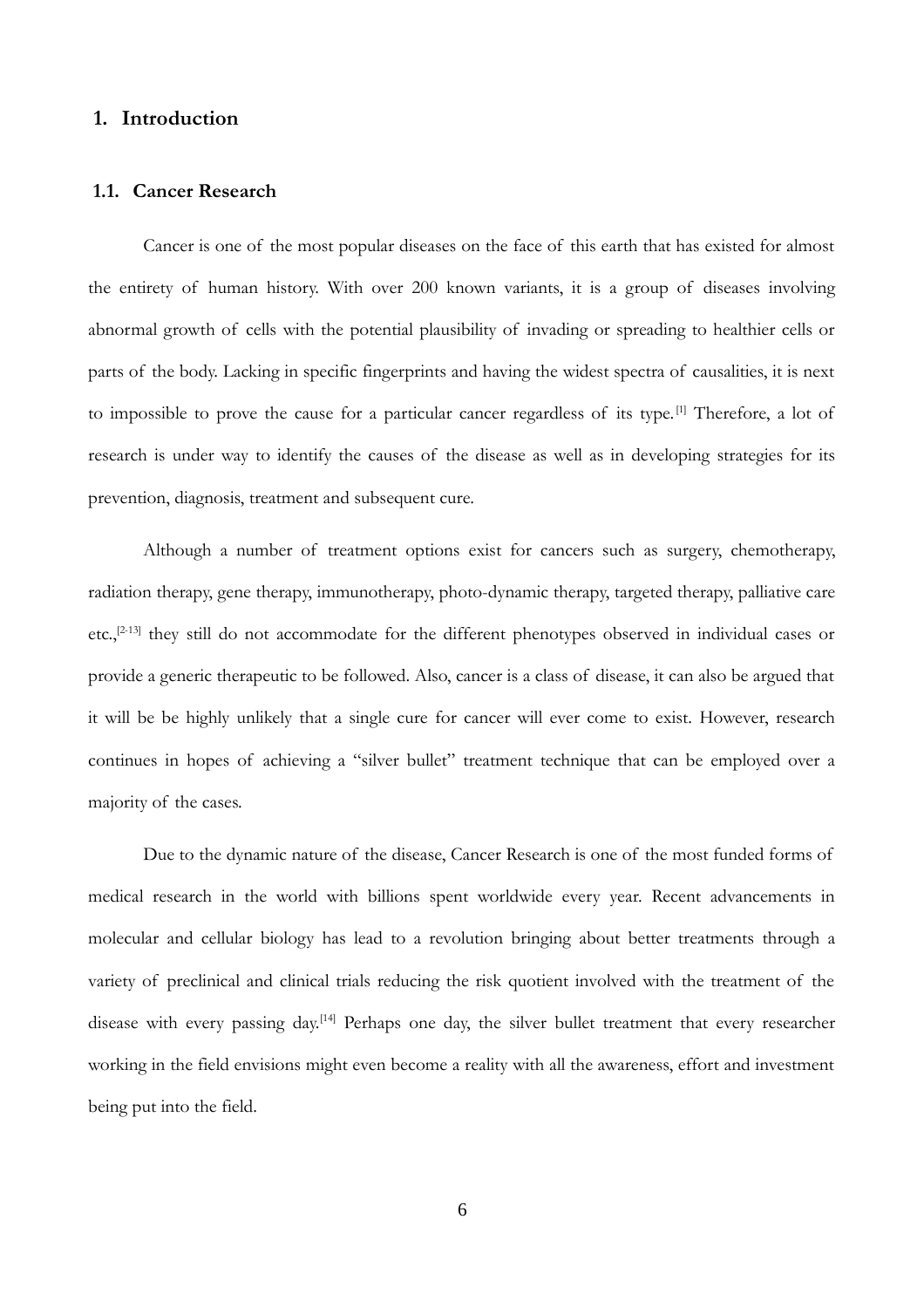#### <span id="page-7-1"></span> **1.2. Drug Delivery Systems for Cancer**

There exists a multitude of therapeutic techniques for cancer but drug delivery remains one of the most prominent. This is due to the fact that drugs may be used to limit or inhibit the spread of the disease as well as sometimes used as a measure to cure it. Depending upon individual requirements drug delivery systems tend to involve either deliverance of the drug directly into the affected area or to an affected area through utilization of a carrier. With advancements in technology, the carrier techniques have been offered additional functionalities such as specific molecular targeting enabling higher efficiencies. Current efforts include development of novel DDS that activate only in the target area with sustained or controllable release.<sup>[15-22]</sup>

#### <span id="page-7-0"></span> **1.3. Theranostics**

Theranostics is the field of science pertaining to the combination of diagnosis and therapeutics. It involves utilization of agents of drug delivery that are capable of carrying drugs to their target locations while offering limited but crucial diagnostic information of the environment around them in real-time. Recently, biomedical research pertaining to DDS have come to realize the immense significance of controlled targeted release of drugs along with the ability to monitor drug effect and the patient response in real-time. Researchers now realize that the characteristics shall enable physicians to make changes in therapeutic techniques employed based upon feedback received, while simultaneously, reducing damage to healthy cells and organs from drug side-effects. However, such theranostic capabilities are yet largely limited to in-vitro environments and preclinical studies due to the extraordinarily enormous amount of research required to get such an agent to be safe and approved for human use. Nevertheless, the contribution of the same within its current limited domain is not to be overlooked as it still enables one to gather more information regarding individual phenotypes exhibited by patients and their possible response to a therapeutic method. [23-33]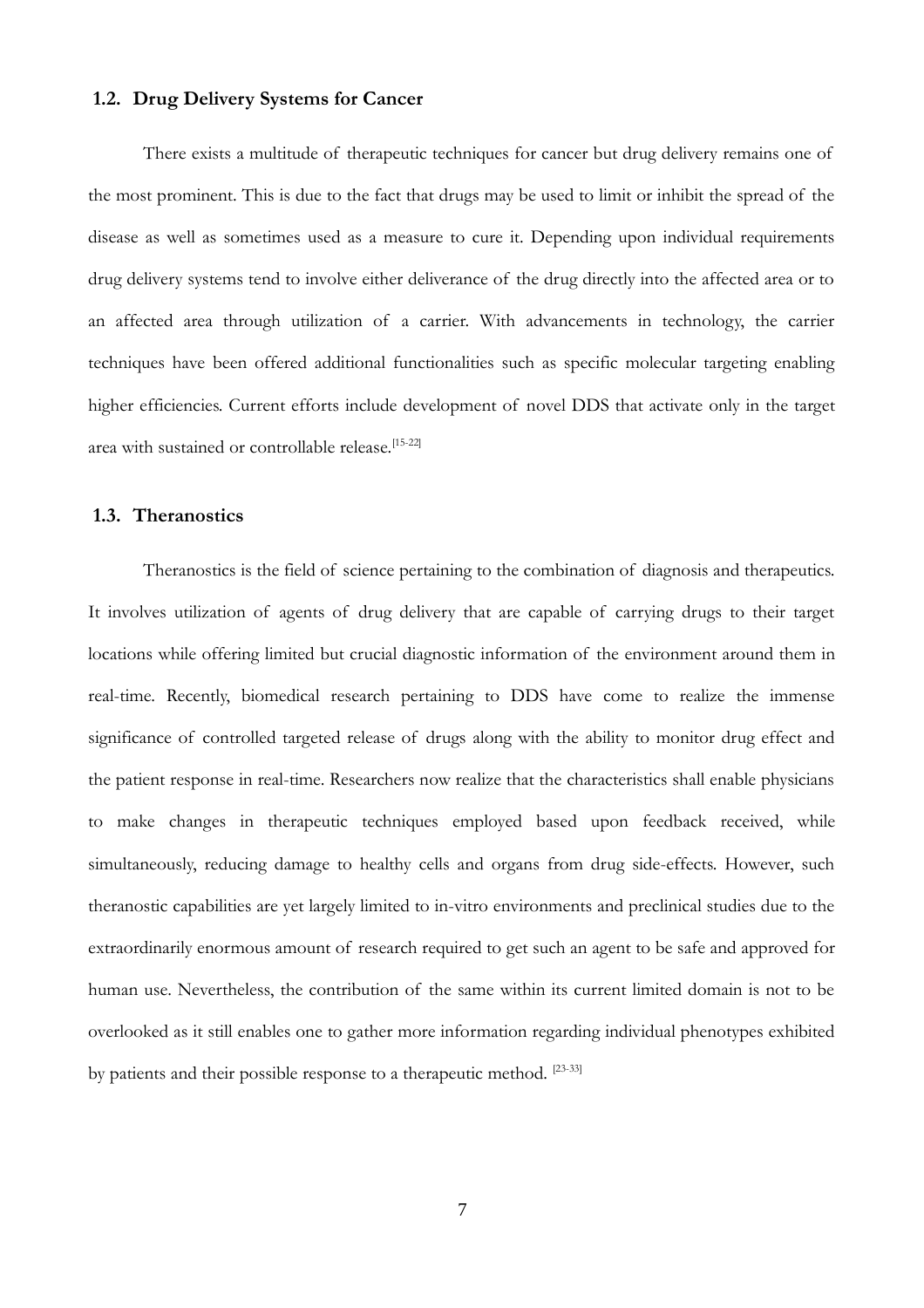## <span id="page-8-2"></span> **1.4. pH sensitive glutaraldehyde cross-linking**

Glutaraldehyde is one of the most versatile cross-linking reagents that is prominently utilized in biochemistry. Present in at least thirteen different forms based on solution conditions, there is substantial literature available regarding the use of the reagent for various cross-linking applications with various carbohydrates, lipids, nucleic acids, enzymes, and other soluble and insoluble molecules. Owing to many discrepancies and the unique characteristics of each moiety linked with the reagent however, cross-linking procedures are largely developed through empirical observations and its subsequent properties are also tested in the same manner. However, many research articles elucidate cases wherein the cross-linking acts in a pH sensitive manner with respect to linking efficiencies and reversibility of the link formed. [33-35]

#### <span id="page-8-1"></span> **1.5. Hyaluronic Acid – Cancer receptor**

Hyaluronic acid is a unique nonsulfated glycosaminoglycan which is formed in the plasma membrane instead of the Golgi. Through literature it has been mentioned that the macromolecule significantly contributes to cell proliferation and migration and has also been linked to the progression of many malignant tumours. For cancer, HA acts as a receptor enabling targeting due to the overexpression of CD44 glycoprotein in cancer cells which is recognized as a major receptor of HA.<sup>[35-44]</sup>

## <span id="page-8-0"></span> **1.6. Objective**

Through this thesis, an attempt at creating a novel DDS for Cancer, utilizing CeF3 nps is described. The naked lanthanide nps have previously been associated with providing protection against oxidative stress as well as being toxic. The host material was selected under the assumption that the same characteristic shall be reproduced in preclinical safety studies even when functionalized as a drug delivery agent. If realized, it would entail the safeguard of healthy cells from apoptosis due to oxidative stress from introduction of nanoparticles into their environment. Furthermore, the understanding that CeF3 can act as a scintillator makes it all the more desirable as a drug carrier for the purpose of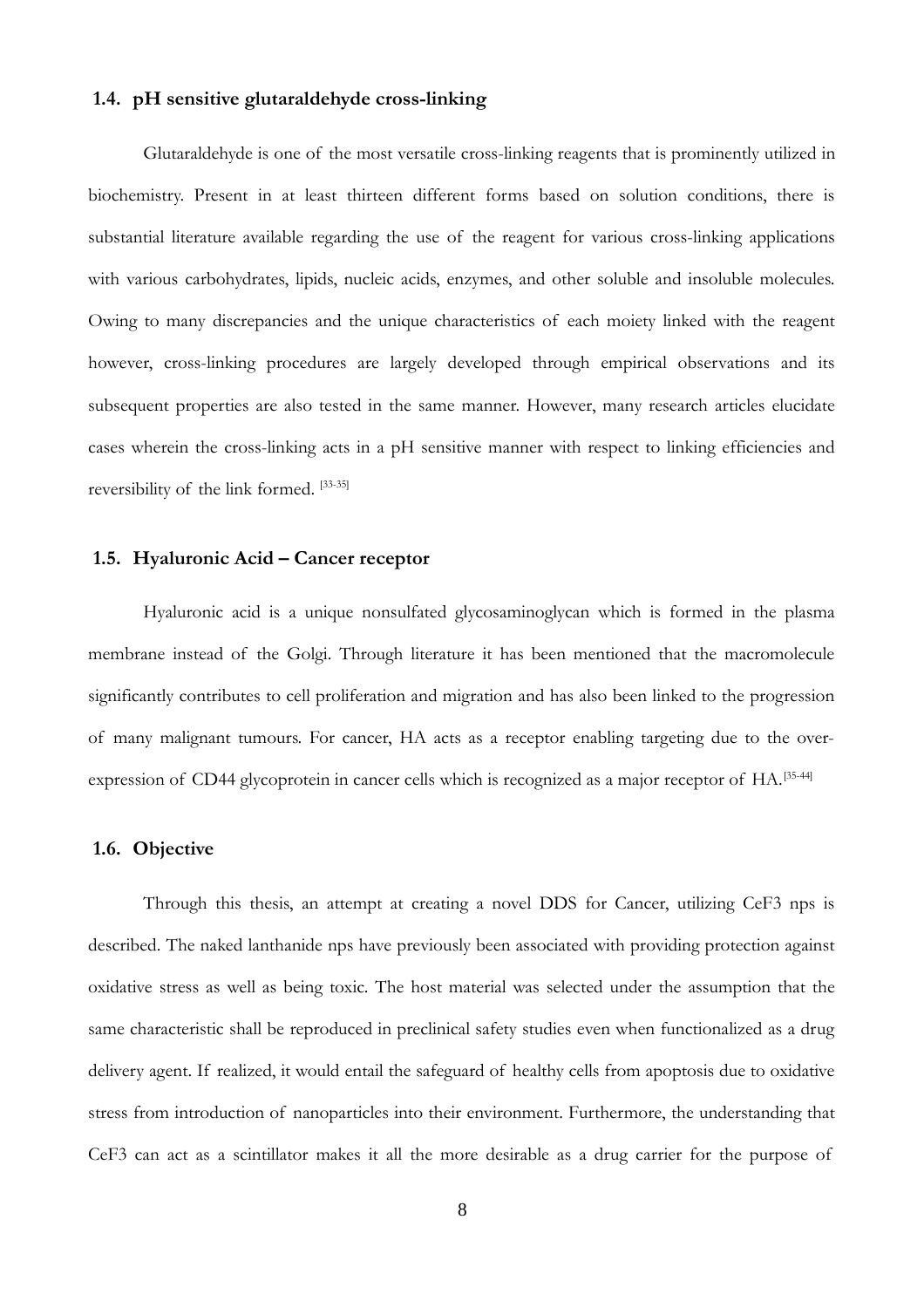theranostic applications; at least within the scope of preclinical studies.

Utilizing PEI, the surface of the nanoparticles synthesized were modified such that glutaraldehyde cross-linking of the amine groups in PEI with the amine group in the Cancer drug – Methotrexate - was enabled. This entailed that the conjugation of the drug was pH-sensitive which consequently will allow controlled release within Cancer cells alone. This would eventually reduce chances of damaging healthier cells rendering the drug more effective than when delivered using conventional means.

In order to impart a targeting functionality to the DDS, Hyaluronic acid was added as a receptor. It is well established in literature as a targeting compound for Cancer cells and it was implemented to the system via EDC-NHS coupling. With the addition of the final component, the novel DDS that was planned was completed. With unique optical properties of CeF3 nps coupled with the enhancements, it is believed that the DDS may prove beneficial in theranostic applications across preclinical screens; with significant possibility of the same to be transferable to in-vivo conditions upon optimization.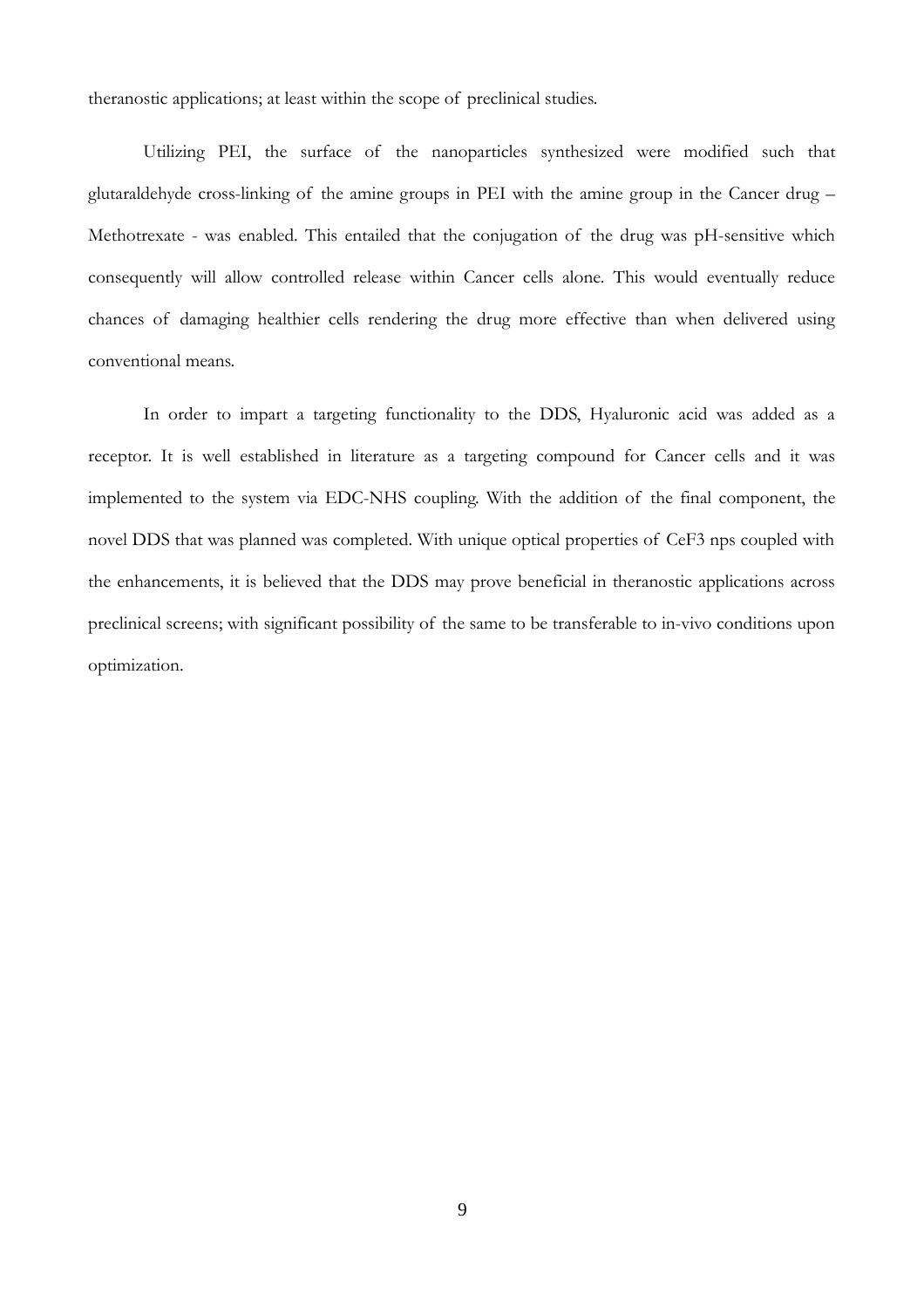# <span id="page-10-5"></span> **2. Materials and Methods**

#### <span id="page-10-4"></span> **2.1. Reagents**

Ammonium fluoride (NH<sub>4</sub>F), Cerium nitrate hexahydrate (Ce(NO<sub>3</sub>).6H<sub>2</sub>O), Polyethylenimine  $((C<sub>2</sub>H<sub>5</sub>N)<sub>n</sub>)$ , Methotrexate  $(C<sub>20</sub>H<sub>22</sub>N<sub>8</sub>O<sub>5</sub>)$ ,  $25%$  Glutaraldehyde solution  $(C<sub>5</sub>H<sub>8</sub>O<sub>2</sub>)$ , Hyaluronic acid sodium salt (C<sub>14</sub>H<sub>22</sub>NNaO<sub>11</sub>), Sodium chloride (NaCl), Potassium chloride (KCl), Disodium phosphate (Na2HPO4), Monopotassium phosphate (KH2PO4), 35% Hydrochloric acid, 1-Ethyl-3-(3 dimethylaminopropyl)-carbodiimide (EDC), N-hydroxysuccinimide (NHS) were all purchased from Sigma Aldrich. Absolute Ethanol was supplied by Changshu Hongsheng Fine Chemical Co., Ltd. Deionized (DI) water was procured from a pre-existing distillation unit within the department.

## <span id="page-10-3"></span> **2.2. Experiment**

#### <span id="page-10-2"></span> **a) Preparation of Phosphate Buffered Saline (PBS) solution**

1 L PBS solution with pH 7.4 was prepared as per the recipe elucidated in Cold Spring Harbor Protocols. 250 mL of which was later on adjusted to pH 5.0.<sup>[45]</sup>

## <span id="page-10-1"></span> **b) Synthesis of Cerium fluoride nps**

Cerium fluoride nanoparticles were synthesized following a slightly modified version of the simple co-precipitation route employed by Varun et. al.<sup>[46]</sup> wherein 40 mM cerium nitrate hexahydrate dissolved in ethanol was mixed with hot (~70º C) 120 mM ammonium fluoride hexahydrate dissolved in DI water and stirred continuously for 10-15 minutes.

## <span id="page-10-0"></span> **c) Surface Modification and Drug Loading**

To the freshly prepared solution with cerium fluoride nps precipitation, 1% PEI in DI water was made and added in a 1:25 ratio by solvent. It was then left on stirring for nearly 24 hours in order to coat the nps with the polymer coating. 1 mM of the drug was then added to the solution and left to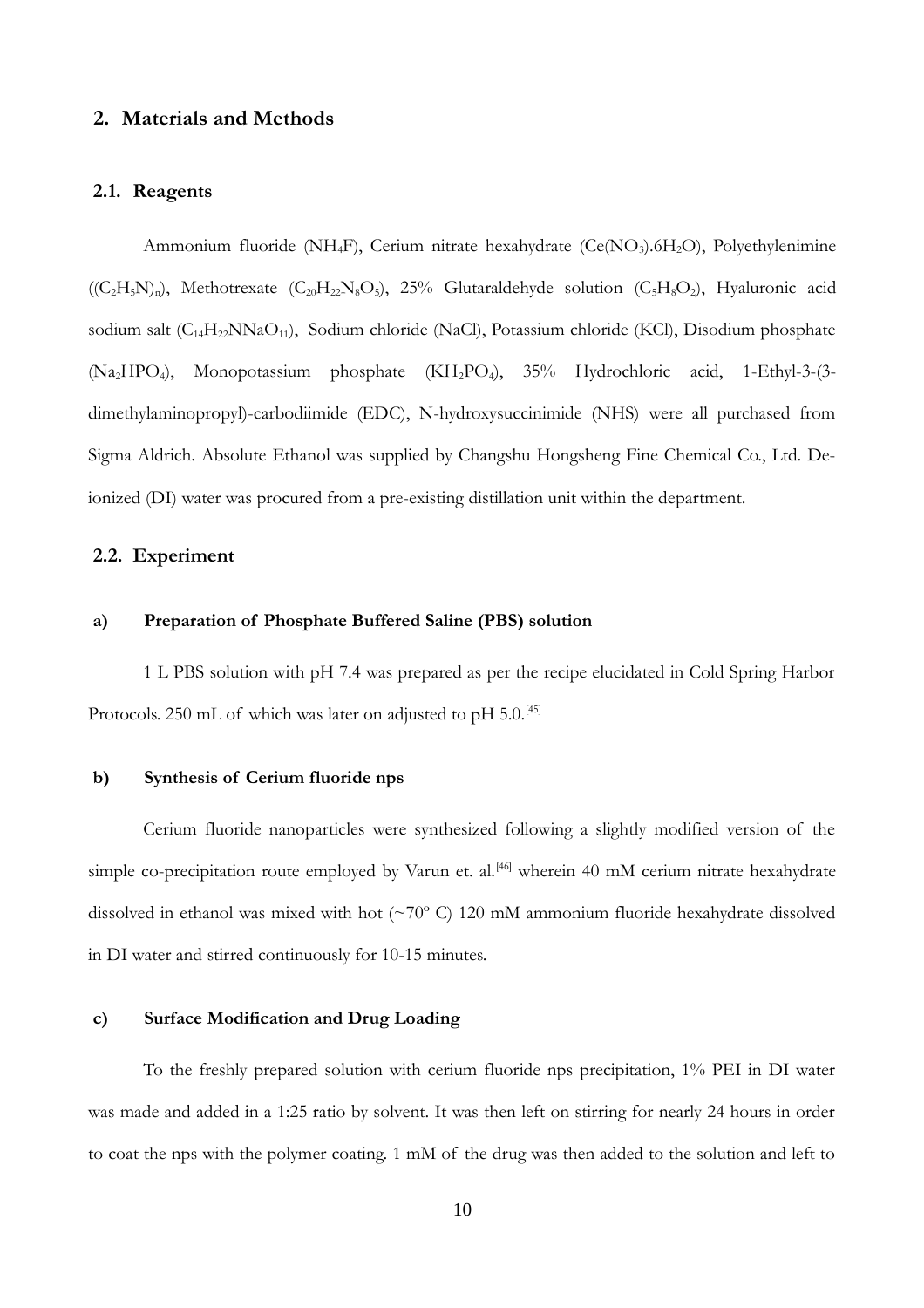stir for another hour for a uniform dispersion. This was followed by the addition of nearly 1.5 times absolute ethanol to the amount of solvent present in the solution in order to attain desolvation. After another hour of stirring, a few drops of 25% glutaraldehyde solution was added and the solution was left to stir for about 12 hours. The resulting solution was made to precipitate through heating and addition of ethanol (if required) and thereafter washed with ethanol. It was then re-dispersed in DI water/PBS as per requirement.

#### <span id="page-11-1"></span> **d) Preparation and coupling of Hyaluronic acid**

A 10 mM solution of Hyaluronic Acid Sodium Salt was prepared in 10 mM solution of HCl. Thereafter 10 mM of EDC and NHS were added to the solution and stirred for about 5 minutes before adding immediately to the drug-PEI-nps conjugate dispersion prepared earlier and left for stirring for nearly 24 hours. The final product was thereafter washed with hot DI water. It was then redispersed in DI water/PBS as per the requirement.

## <span id="page-11-0"></span> **e) Drug release studies**

1 mM of the drug was dispersed in 10 mL of pH 7.4 PBS solution and 300 uL of it was further diluted in 1.2 mL of pH 7.4 PBS solution. This was then characterized using UV-Vis spectroscopy to ascertain maximum peak of the drug. The supernatant post washings were collected and air dried. It was then re-dispersed in 10 mL of pH 7.4 PBS and then further diluted by taking 300 ul in 1.2 mL of pH 7.4 PBS before characterization using UV-Vis to evaluate drug loss during drug loading and receptor attachment. Thereafter, a certain weight of the prepared agent was dispersed in 10 mL of pH 7.4 PBS and loaded into a dialysis membrane. This was suspended in 50 mL solution of pH 7.4 PBS for nearly a day in order to remove any drug releasing at that pH. Immediately after this, the agent loaded membrane was suspended in 150 mL of pH 5.0 PBS solution. 300 uL samples were taken out on a time lapse and the removed PBS was replenished in order to carry out drug release studies by creating dilutions in 1.2 mL of pH 5.0 PBS solution and then characterizing using UV-Vis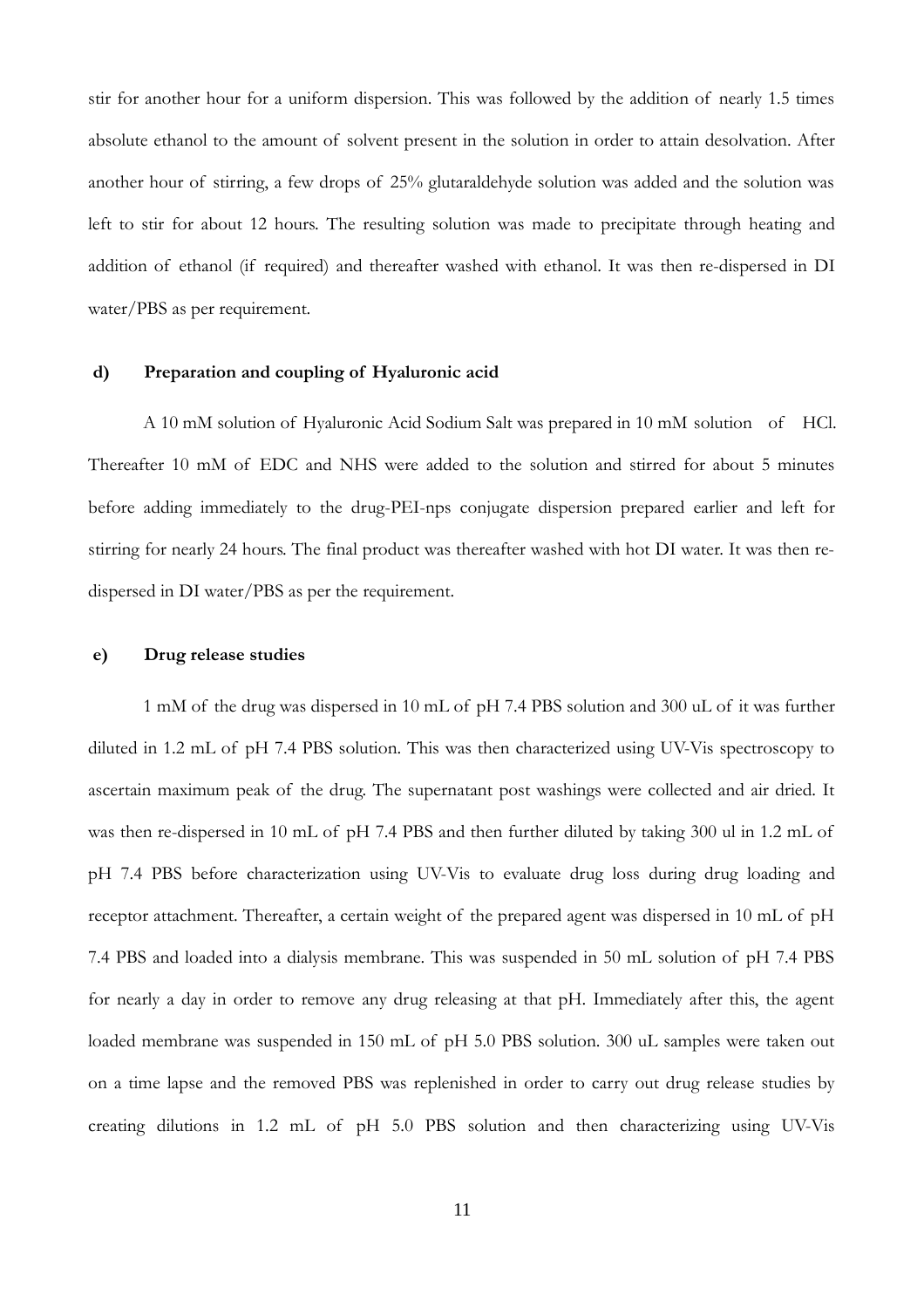spectroscopy. The same weight of the drug was directly dispersed in 10 mL of pH 5.0 PBS and characterized for drug max value.



*Figure 1: Schematic representation of proposed agent preparation.*

# <span id="page-12-0"></span> **2.3. Characterization**

UV-Vis absorption spectra were acquired by using the Cary 100 UV-Vis Spectrophotometer by Agilent Technologies. X-ray powder Diffraction (XRD) Spectroscopy was carried out on a Philips powder diffractometer PW 3040/60 X'Pert Pro with Cu Kα radiation to determine nps characteristics. Photo-luminescence (PL) for the emission spectra of the sample was carried out on a Horiba Jobin-Yvon FluroLog-3 model. A Bruker Hyperion 3000 Microscope with a Vertex 80 Fourier transform infra-red (FTIR) system was used for obtaining FTIR spectra. The data was then plotted using the open source software GNU-PLOT.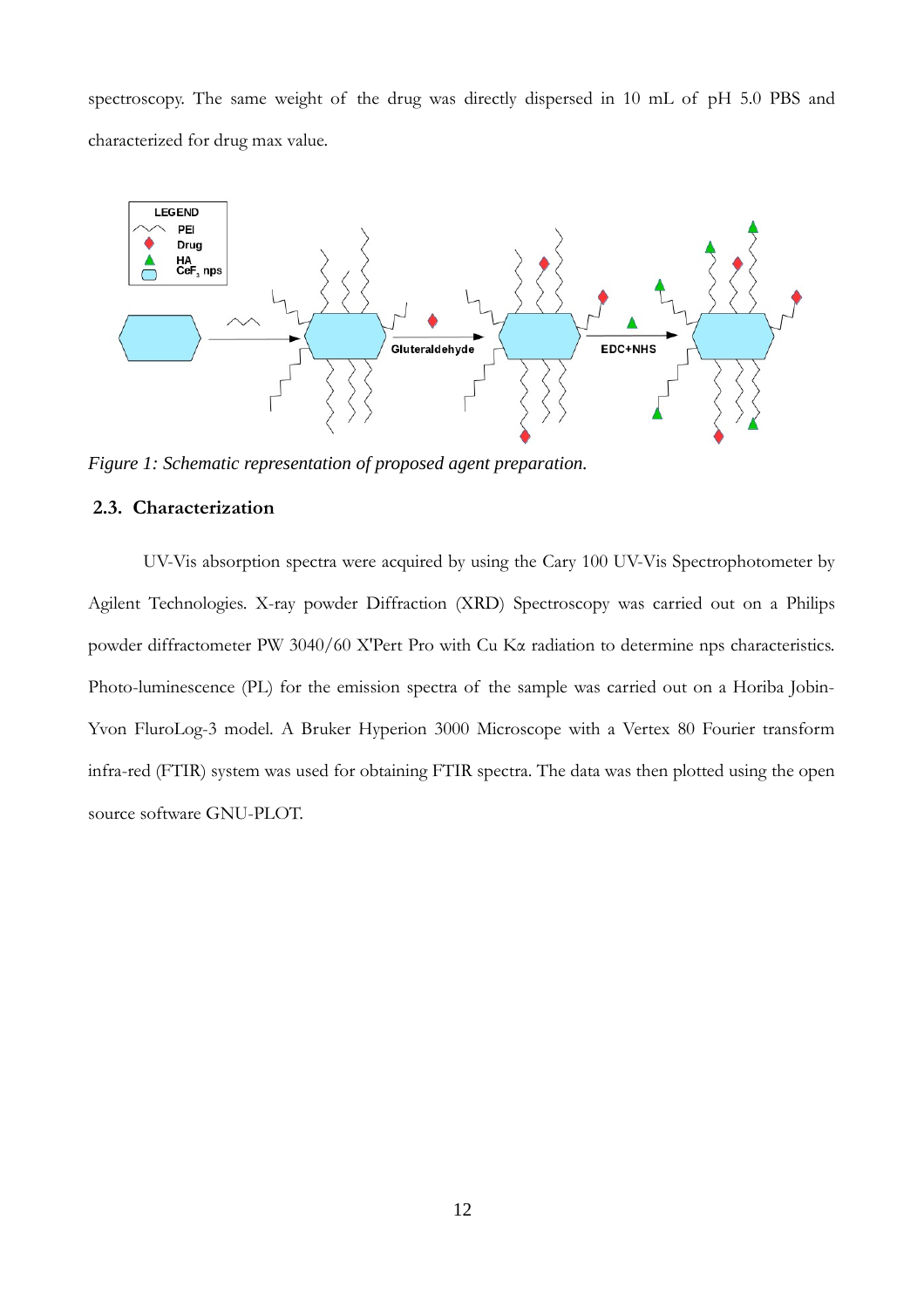# <span id="page-13-0"></span> **3. Results**



*Figure 2: TEM image. a) Drug-PEI-nps without HA, scale: 20 nm b) Drug-PEI-nps without HA, scale: 50 nm c) Drug-PEI-nps without HA, scale: 100 nm d) Drug-PEI-nps with HA, scale: 20 nm e) Drug-PEI-nps with HA, scale: 50 nm f) Drug-PEI-nps with HA, scale: 100 nm.*

From the image, it is clear that cerium fluoride nanoparticle were formed with an average size range of 10-20 nms. Upon close inspection, translucent enclosures can be seen around the particles which might be the PEI layer functionalized with the drug and receptor. Upon long periods of exposure, it was observed that this layer would turn invisble and therefore remained mostly unobservable. The hypothesis for the phenomenon is that the organic PEI layer might be getting burned off owing to the high intensity electron beam of the TEM. It was the major reason why images of CeF3 nanoparticle with PEI coating was not included since the images would go blank within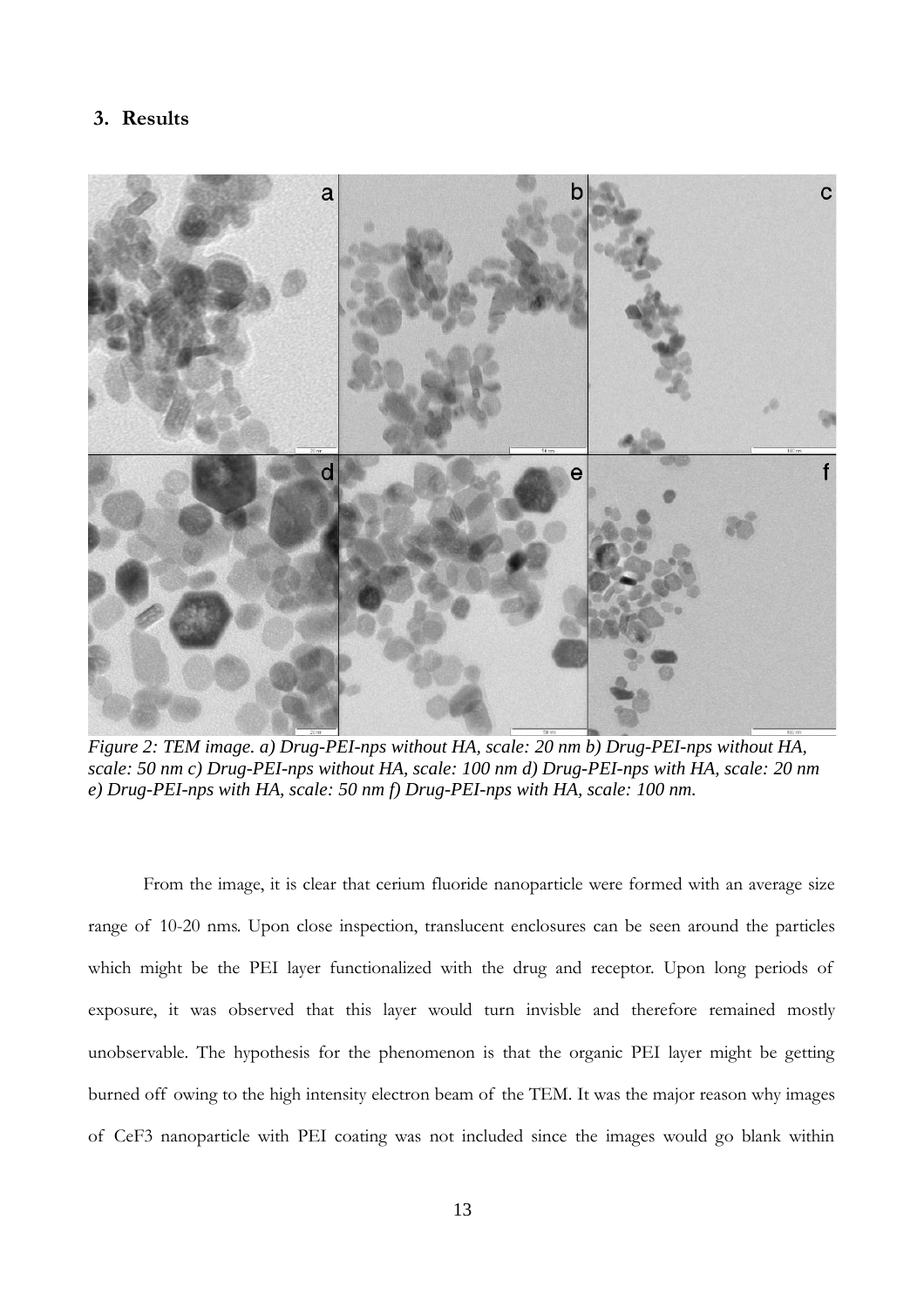seconds of exposure. With the functionalization of the organic layer however, the same phenomenon was limited, perhaps due to the quenching of the light sensitive PEI.



*Figure 3: Graph plot showing data acquired from UV-Vis Spectroscopy for prepared Samples. (Units: Absorbance – a.u.; Wavelength - nm)*

The graph above shows excitation peak is in line with  $CeF_3$  nanoparticles i.e., close to 250 nm and shows a rise in absorbency with the addition of HA receptor. This entails that the agent would absorb more light resulting in a weaker emission spectra of the nanoparticle core due to the presence of larger molecules over the surface. However, the agent does retain characteristics of its core which is evident from an almost similar UV-Vis pattern.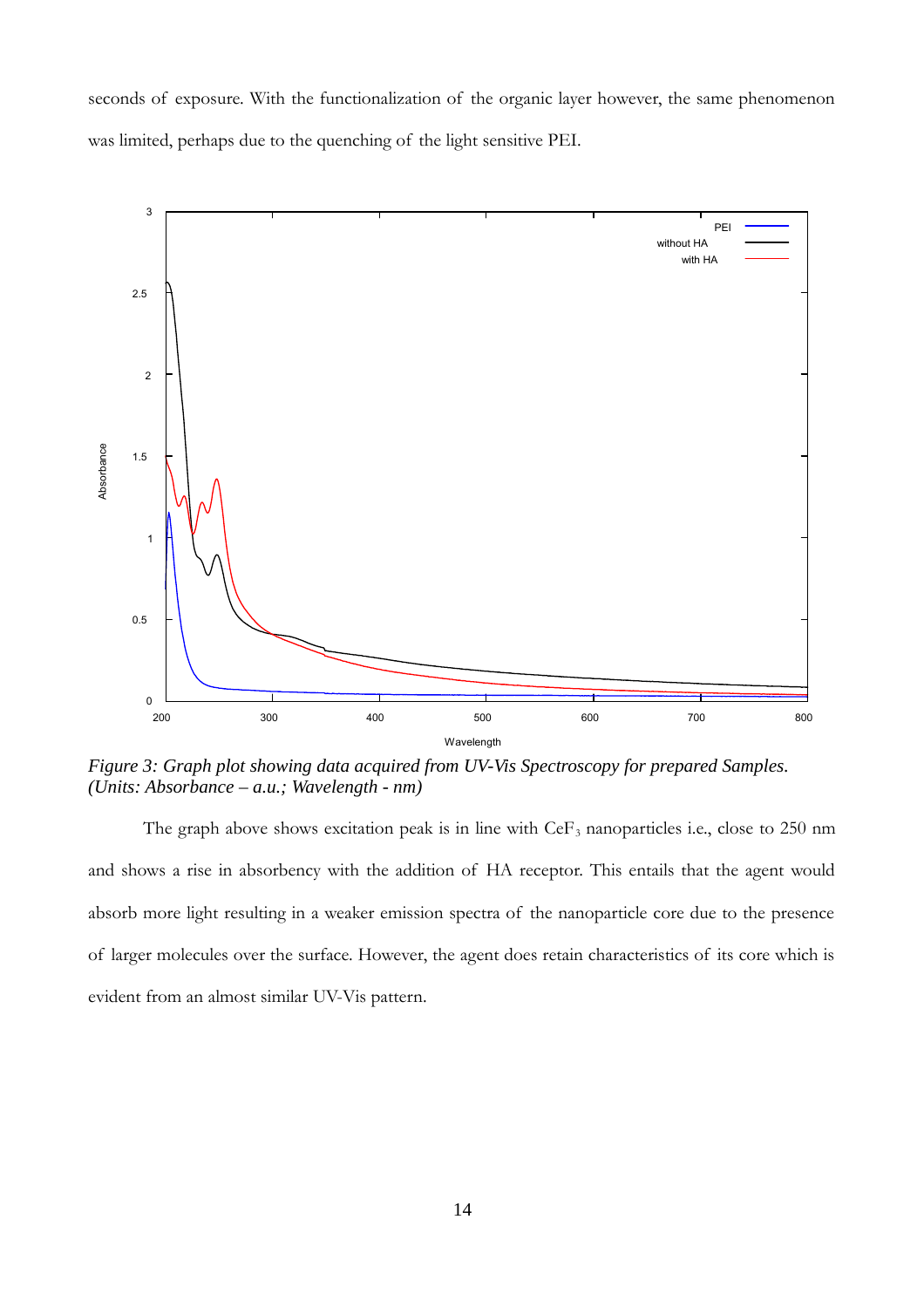

*Figure 4: XRD plot of prepared nanoparticle samples in native as well as conjugated form.* 

The XRD data of regular naked CeF<sub>3</sub> nps received coincided with the XRD peaks found in literature. However, when in conjugated form, the peaks were rather indiscernible owing to the high level of noise from the organic polymer attached. It can also be argued that the crystalline structure is no longer prominent in the agent which results in such a trend in the XRD graph above.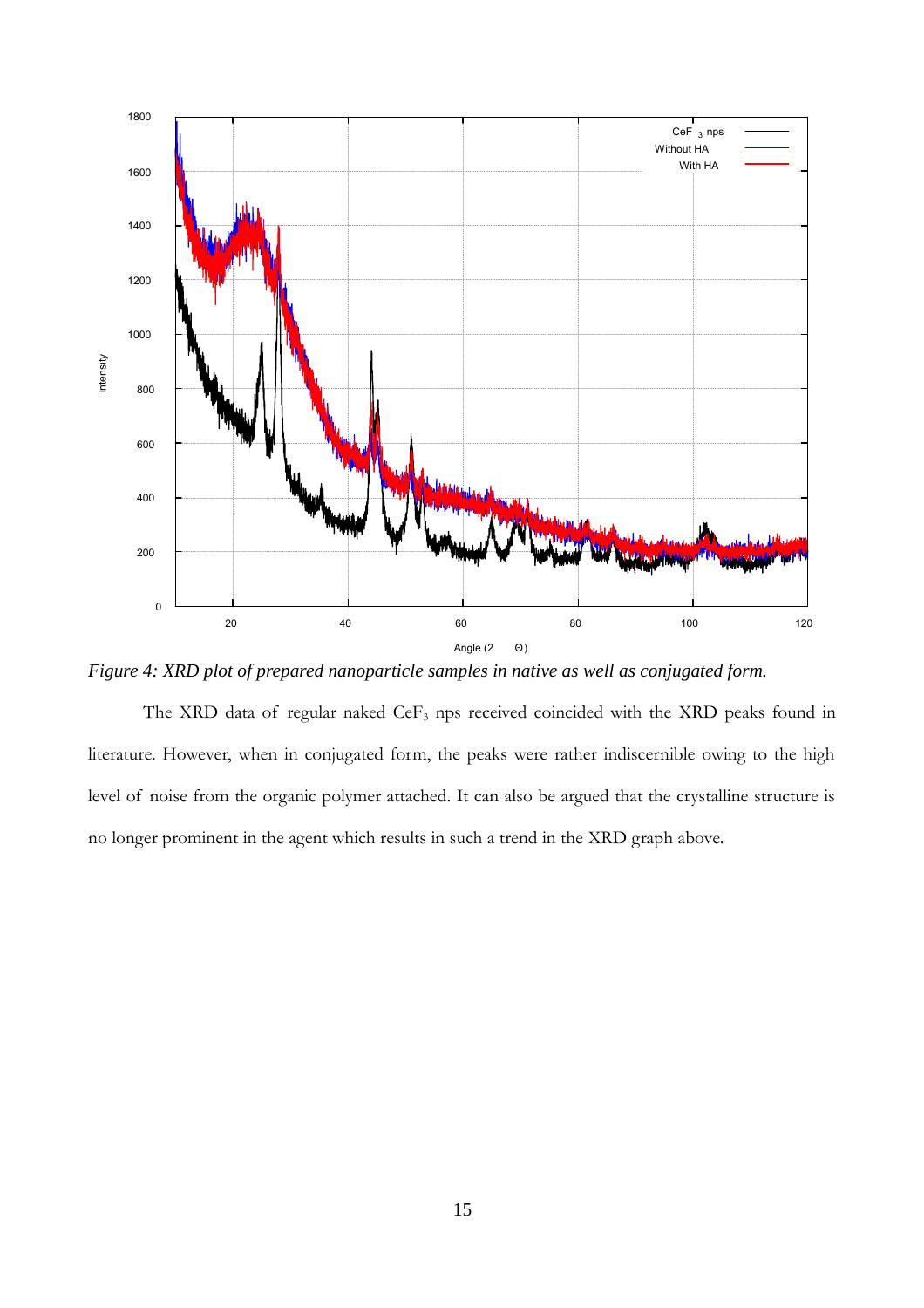

*Figure 5: PL of samples without and with HA.*

The PL emission spectra of the resulting agent was coherent with the PL spectra of  $CeF_3$  nps in literature. Although there was a significant reduction in the emission intensity, it put to rest concerns of the emission being completely quenched and resulting in the agent being useless for theranostic purposes. In order to enhance the emission of the agent, the core nps system may be doped with impurities such as Europium or Terbium which are almost the same size and are in all probability nontoxic in nature.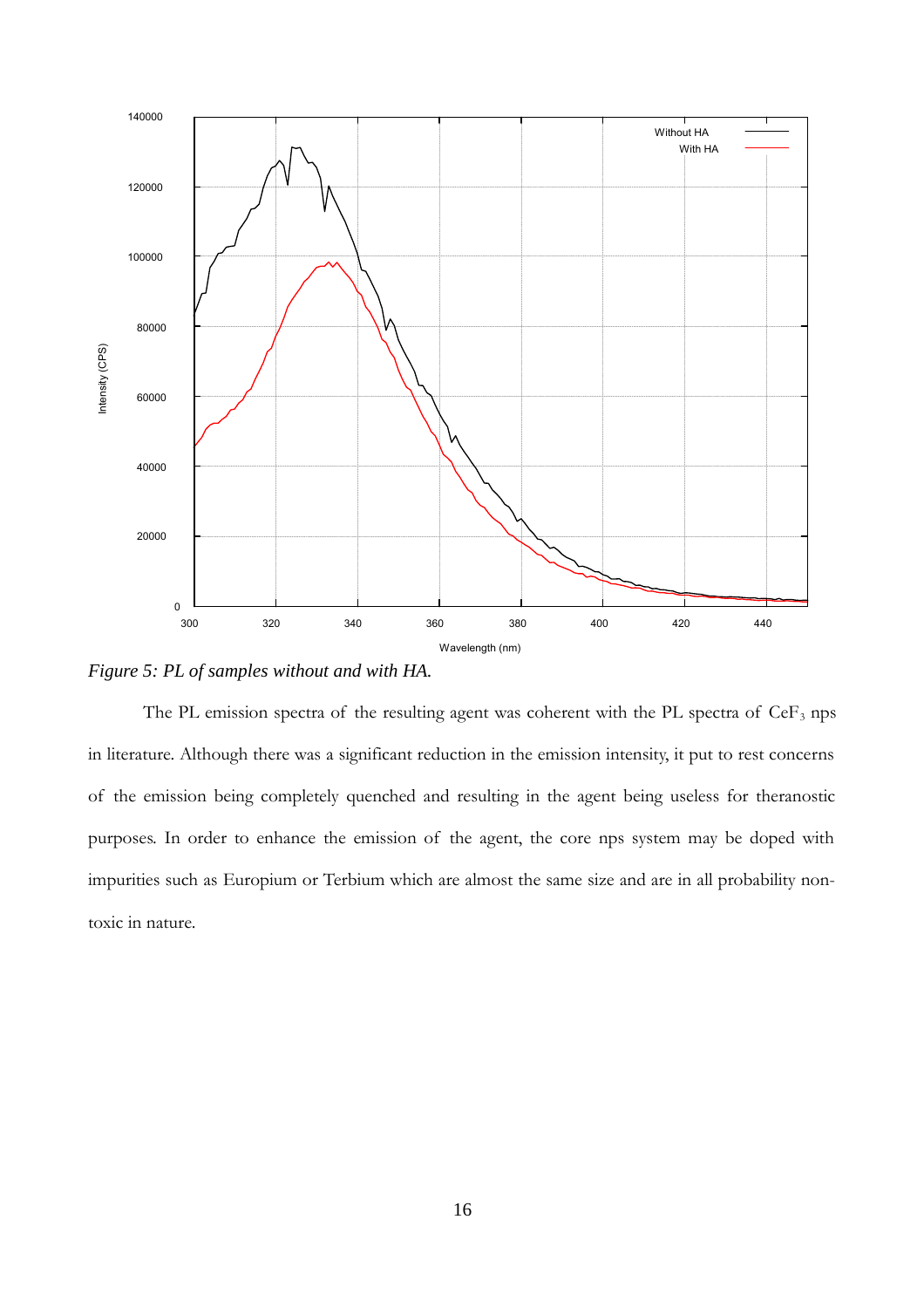

*Figure 6: FTIR plot of prepared samples without and with HA.*

FTIR plot comparing samples with and without HA shows an increase in the 3500-3300 nm region post addition which could be due to the increase of O-H and N-H bonds due to the addition of the glycosaminoglycan. The amine and alcohol or phenol stretch is quite significant as inferred from the plot above. An increase in the amide  $C=O$  stretch is also observed. There was a significant decrease in the peak in the 1300-1400 nm region however, the trend is pretty much similar. Since the region close to 1200 nm is known as the fingerprint region, it can be hypothesised that although a lot of C-O bonds might have been lost in the process of HA addition, the agent retained the drug. For further clarification, a standard FTIR spectra of naked  $CeF<sub>3</sub>$  nps and one with PEI attached could be taken alongside and compared.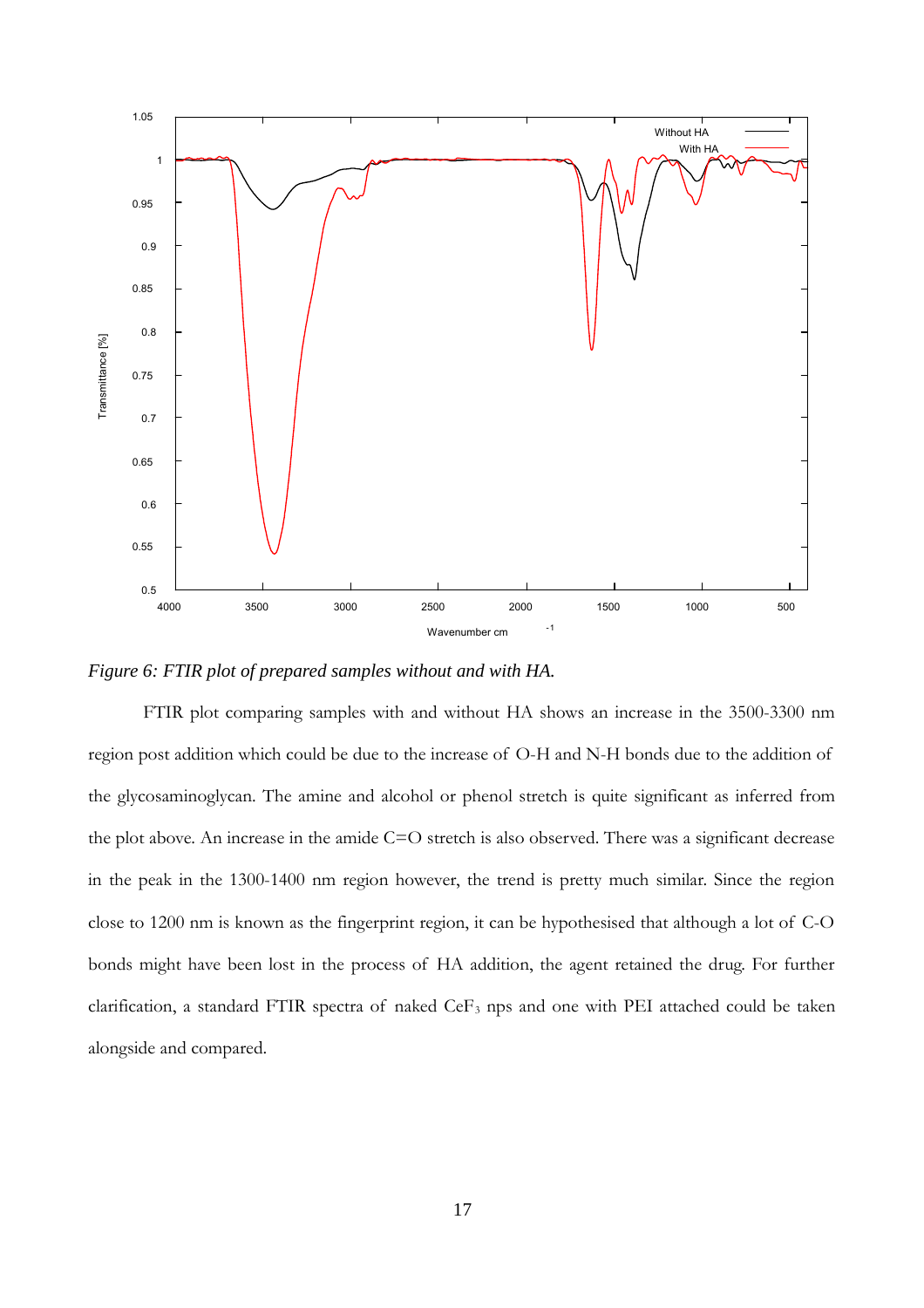

*Figure 7: Drug release studies over time-lapse. (Units: Absorbance – a.u.; Wavelength - nm)*

Drug release studies were conducted over a time lapse of  $-5$  minutes, 10 minutes, 15 minutes, 30 minutes, 1 hour, 2 hours, 3 hours, 6 hours, 12 hours, 18 hours, 24 hours, 30 hours, 36 hours, 48 hours, 72 hours, 96 hours, 120 hours and 140 hours. An extended release was not expected. However, since it was observed upon characterization. Fluctuations in drug release data might be a result of a combination of human error, instrumental error as well as re-absorption of the drug by the agent.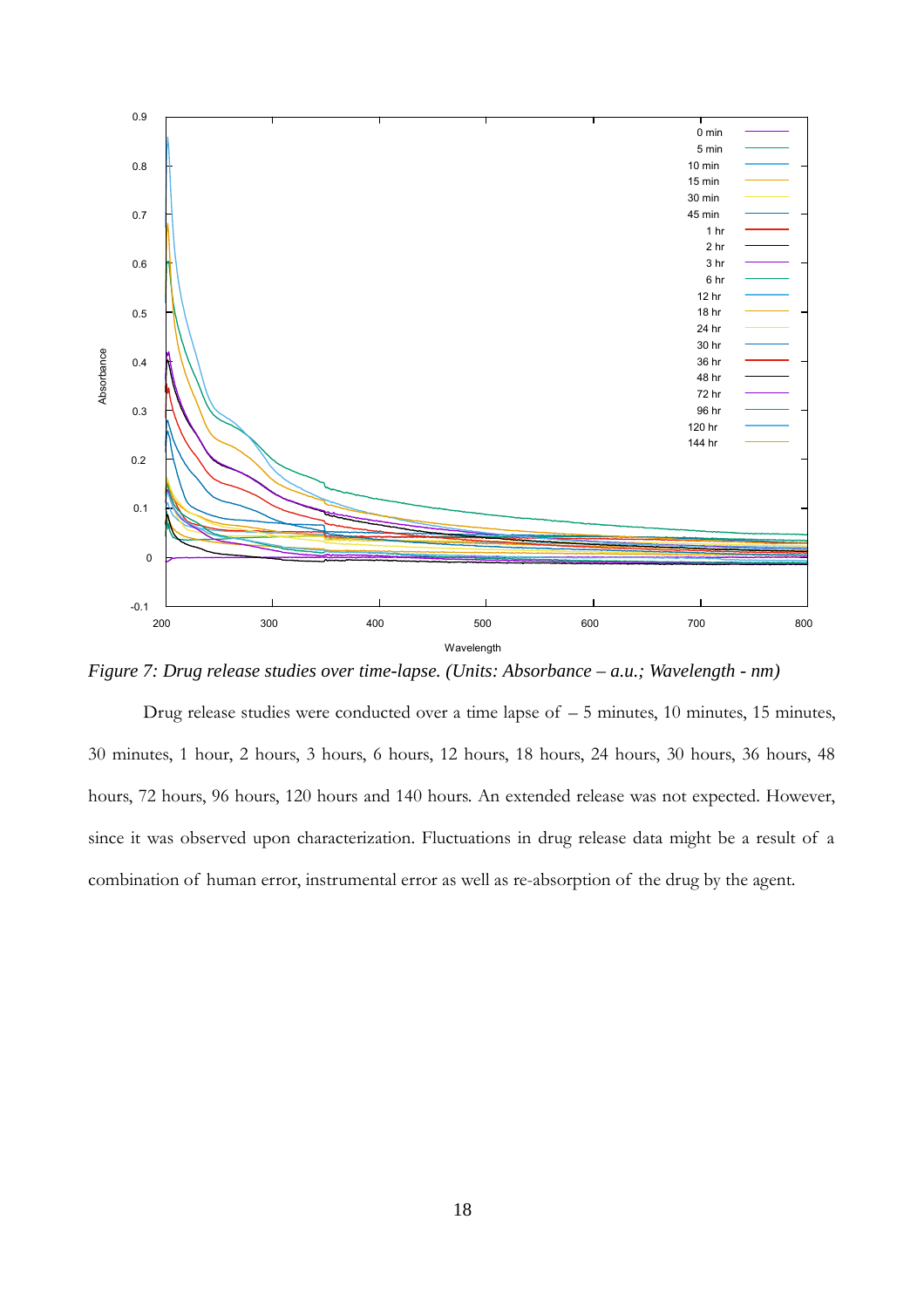# <span id="page-19-0"></span>**Discussions and Conclusions**

Although the agent offers promising results in terms of drug release as well as photoluminescence, and core being lanthanide would offer obstruction to X-rays offering another method of agent monitoring within the body, it is yet to be tested for toxicity. The behaviour of the prepared agent is but anyone's guess unless a few toxicity assays are performed to determine their safety. Nevertheless, the system is proposed to be useful within the scope of preclinical safety studies wherein cultured cells are utilized. In this manner, newly formulated drugs can be tested in a safe manner without animal or human casualties. Further tests are required to conclude the targeting capabilities owing to HA.

Due to the dynamic and versatile nature of the agent, it can be highly tuned to suit specific needs. The luminescence can be enhanced via means of introducing impurities of other lanthanide elements. Also, the application method can be varied. Addition of an external encapsulation could enable drug delivery in an oral form. Transferring the agent onto a thin film can also help in facilitating topical approaches to certain malignant tumours on the skin surface. Since nanoparticle systems have a high penetrative capability, it can be a good way to combat skin cancer in many individuals and also in a very cheap and easy way.

In conclusion, a novel DDS was designed utilizing nps from the lanthanide series as the core element. The results observed seem rather promising towards evolving the current theranostic techniques available and might prove crucial in the creation of a marketable technology. However, an immense amount of research would be required prior to technology transfer including a number of toxicological screens, preclinical and clinical trials along with a number of approvals. Nevertheless, if realized, the technology developed shall revolutionize modern medicine.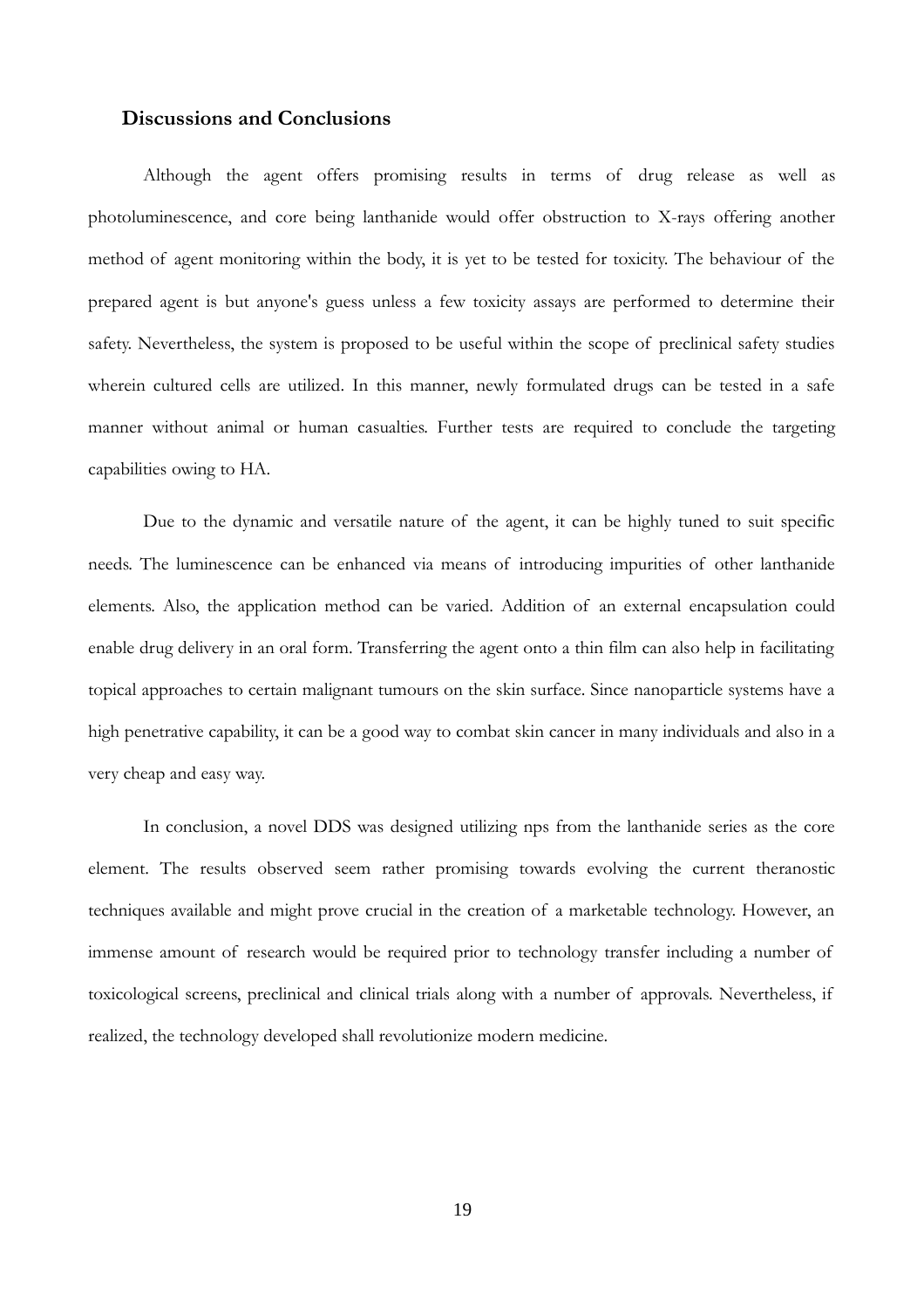# <span id="page-20-0"></span>**References**

- [1] Mukherjee, S. (2010). The emperor of all maladies: a biography of cancer. New York, NY.
- [2] Carper, S., & Meacham, S. (2013). U.S. Patent No. 8,426,387. Washington, DC: U.S. Patent and Trademark Office.
- [3] Abou-Jawde, R., Choueiri, T., Alemany, C., & Mekhail, T. (2003). An overview of targeted treatments in cancer. Clinical therapeutics, 25(8), 2121-2137.
- [4] Kanwar, R. K., A Cheung, C. H., Chang, J. Y., & Kanwar, J. R. (2010). Recent advances in antisurvivin treatments for cancer. Current medicinal chemistry, 17(15), 1509-1515.
- [5] Kumar, A., Soares, H., Wells, R., Clarke, M., Hozo, I., Bleyer, A., ... & Djulbegovic, B. (2005). Are experimental treatments for cancer in children superior to established treatments? Observational study of randomised controlled trials by the Children's Oncology Group. Bmj, 331(7528), 1295.
- [6] Ernst, E. (1998). The prevalence of complementary/alternative medicine in cancer. Cancer, 83(4), 777-782.
- [7] Van der Zouwe, N., Van Dam, F. S., Aaronson, N. K., & Hanewald, G. J. (1994). [Alternative treatments in cancer; extent and background of utilization]. Nederlands tijdschrift voor geneeskunde, 138(6), 300-306.
- [8] Krakoff, I. H. (1996). Systemic treatment of cancer. CA: a cancer journal for clinicians, 46(3), 134-141.
- [9] Robinson, J. E. (1927). Systemic Treatment Of Cancer. British medical journal, 1(3454), 541.
- [10] CASSILETH, B. R., Lusk, E. J., Strouse, T. B., & Bodenheimer, B. J. (1984). Contemporary unorthodox treatments in cancer medicine: A study of patients, treatments, and practitioners. Annals of Internal Medicine, 101(1), 105-112.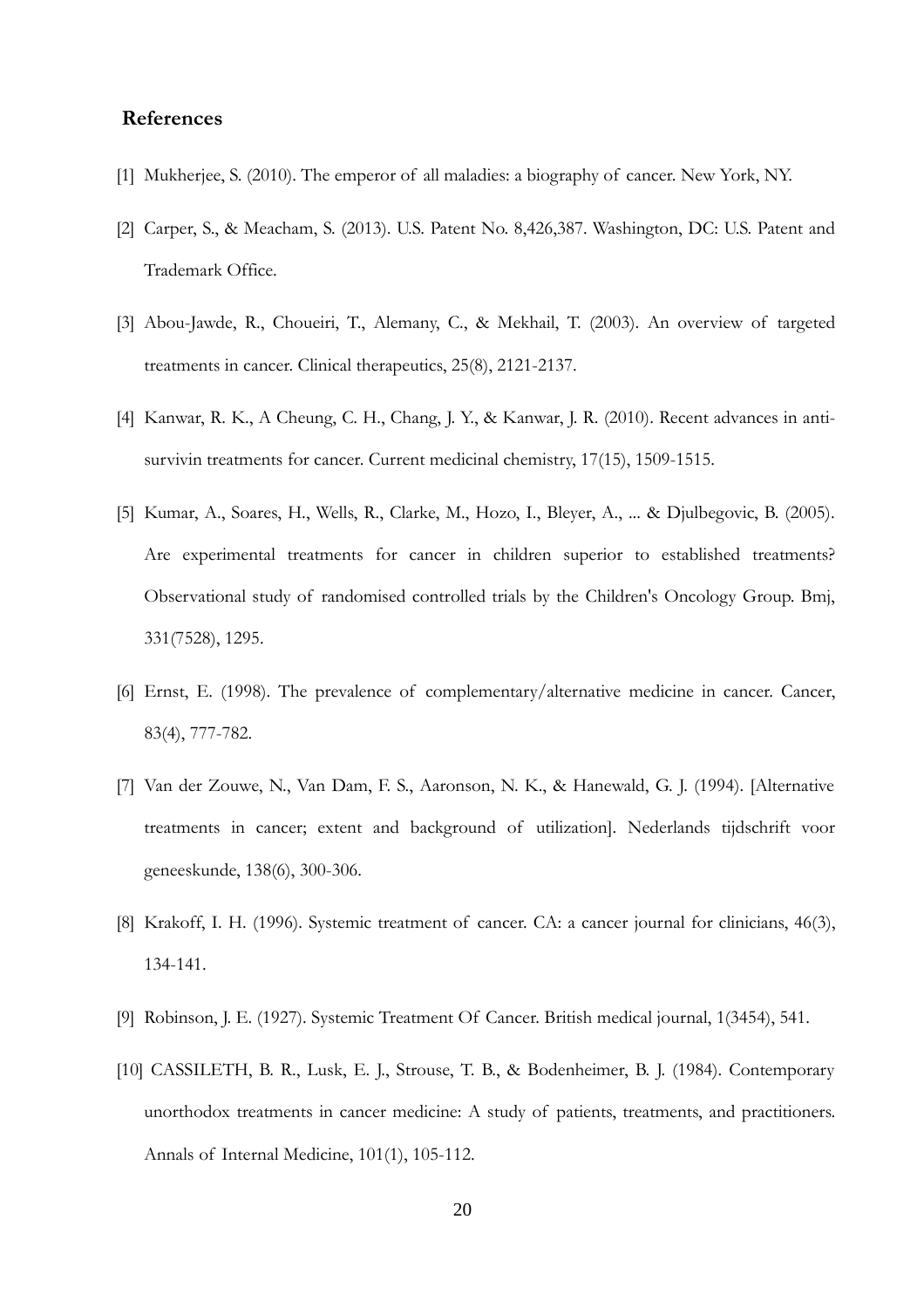- [11] Downer, S. M., Cody, M. M., McCluskey, P., Wilson, P. D., Arnott, S. J., Lister, T. A., & Slevin, M. L. (1994). Pursuit and practice of complementary therapies by cancer patients receiving conventional treatment. Bmj, 309(6947), 86-89.
- [12] Lind, M. J. (2008). Principles of cytotoxic chemotherapy. Medicine, 36(1), 19-23.
- [13] Sawyers, C. (2004). Targeted cancer therapy. *Nature*, *432*(7015), 294-297.
- [14] Fujimura, Joan H. Crafting science: A sociohistory of the quest for the genetics of cancer. Harvard University Press, 1996.
- [15] Cho, K., Wang, X. U., Nie, S., & Shin, D. M. (2008). Therapeutic nanoparticles for drug delivery in cancer. Clinical cancer research, 14(5), 1310-1316.
- [16] Malam, Y., Loizidou, M., & Seifalian, A. M. (2009). Liposomes and nanoparticles: nanosized vehicles for drug delivery in cancer. Trends in pharmacological sciences, 30(11), 592-599.
- [17] Haley, B., & Frenkel, E. (2008, February). Nanoparticles for drug delivery in cancer treatment. In Urologic Oncology: Seminars and original investigations (Vol. 26, No. 1, pp. 57-64). Elsevier.
- [18] Alley, S. C., Okeley, N. M., & Senter, P. D. (2010). Antibody–drug conjugates: targeted drug delivery for cancer. Current opinion in chemical biology, 14(4), 529-537.
- [19] Poste, G. H., & Kirsh, R. (1983). Site-specific (targeted) drug delivery in cancer therapy. Bio/Technology, 1(10), 869-878.
- [20] Arap, W., Pasqualini, R., & Ruoslahti, E. (1998). Cancer treatment by targeted drug delivery to tumor vasculature in a mouse model. Science, 279(5349), 377-380.
- [21] Sharma, D., Chelvi, T. P., Kaur, J., Chakravorty, K., De, T. K., Maitra, A., & Ralhan, R. (1995). Novel Taxol formulation: polyvinylpyrrolidone nanoparticle-encapsulated Taxol for drug delivery in cancer therapy. Oncology research, 8(7-8), 281-286.
- [22] Liu, Z., Robinson, J. T., Tabakman, S. M., Yang, K., & Dai, H. (2011). Carbon materials for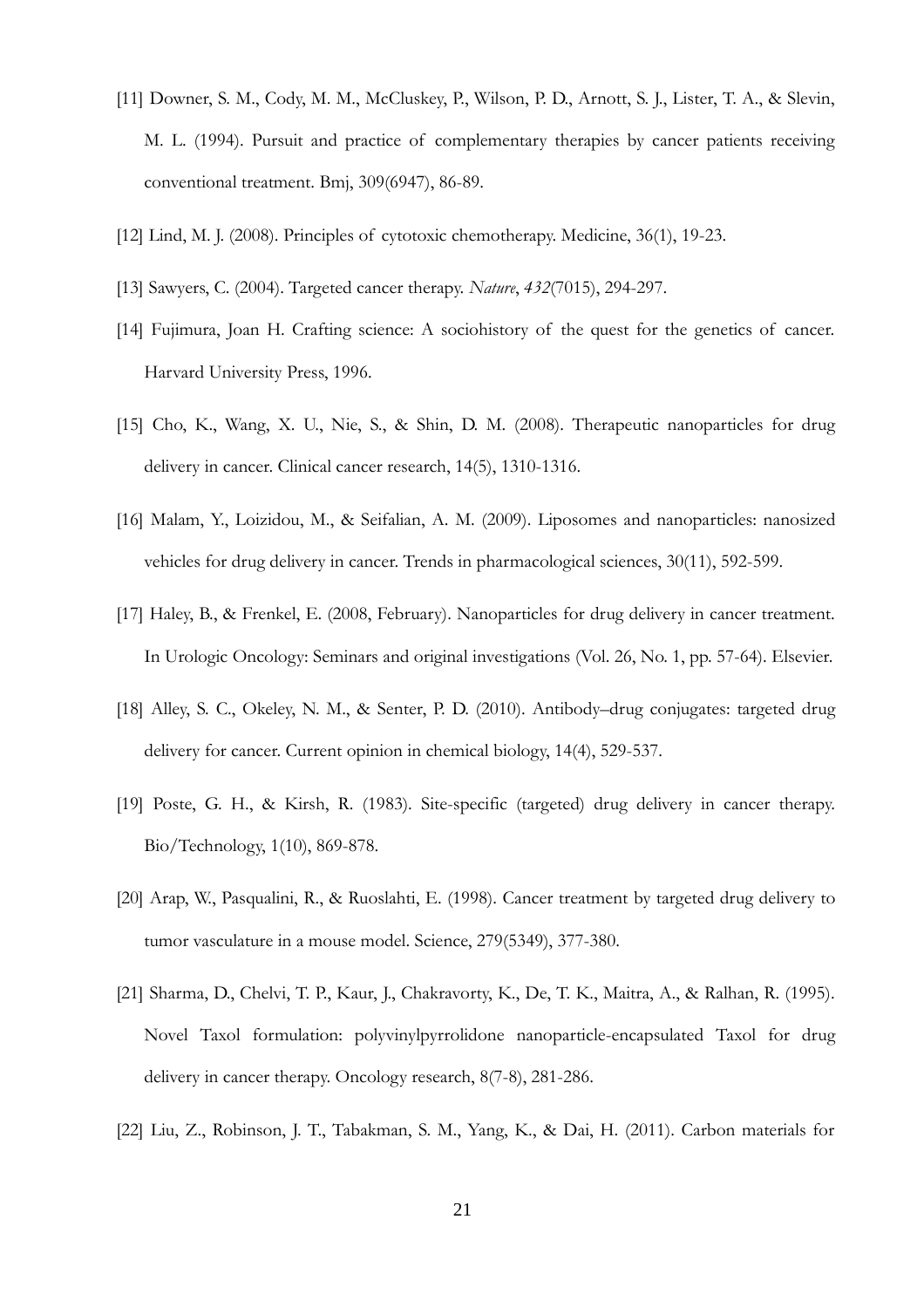drug delivery & cancer therapy. Materials today, 14(7), 316-323.

- [23] Josefsen, L. B., & Boyle, R. W. (2012). Unique diagnostic and therapeutic roles of porphyrins and phthalocyanines in photodynamic therapy, imaging and theranostics. Theranostics, 2(9), 916-966.
- [24] Baum, R. P., & Kulkarni, H. R. (2012). Theranostics: from molecular imaging using Ga-68 labeled tracers and PET/CT to personalized radionuclide therapy-the Bad Berka experience. Theranostics, 2(5), 437-47.
- [25] Muthu, M. S., Leong, D. T., Mei, L., & Feng, S. S. (2014). Nanotheranostics-application and further development of nanomedicine strategies for advanced theranostics. Theranostics, 4(6), 660-677.
- [26] Hayashi, K., Nakamura, M., Sakamoto, W., Yogo, T., Miki, H., Ozaki, S., ... & Ishimura, K. (2013). Superparamagnetic nanoparticle clusters for cancer theranostics combining magnetic resonance imaging and hyperthermia treatment. Theranostics, 3(6), 366-376.
- [27] Chen, Z., Ma, L., Liu, Y., & Chen, C. (2012). Applications of functionalized fullerenes in tumor theranostics. Theranostics, 2(3), 238-250.
- [28] Zhang, Z., Wang, J., & Chen, C. (2013). Gold nanorods based platforms for light-mediated theranostics. Theranostics, 3(3), 223-238.
- [29] Xie, J., & Jon, S. (2012). Magnetic nanoparticle-based theranostics. Theranostics, 2(1), 122-124.
- [30] Liu, Z., & Liang, X. J. (2012). Nano-carbons as theranostics. Theranostics, 2(3), 235-237.
- [31] Luk, B. T., Fang, R. H., & Zhang, L. (2012). Lipid-and polymer-based nanostructures for cancer theranostics. Theranostics, 2(12), 1117-1126.
- [32] Lukianova-Hleb, E. Y., Oginsky, A. O., Samaniego, A. P., Shenefelt, D. L., Wagner, D. S., Hafner, J. H., ... & Lapotko, D. O. (2011). Tunable plasmonic nanoprobes for theranostics of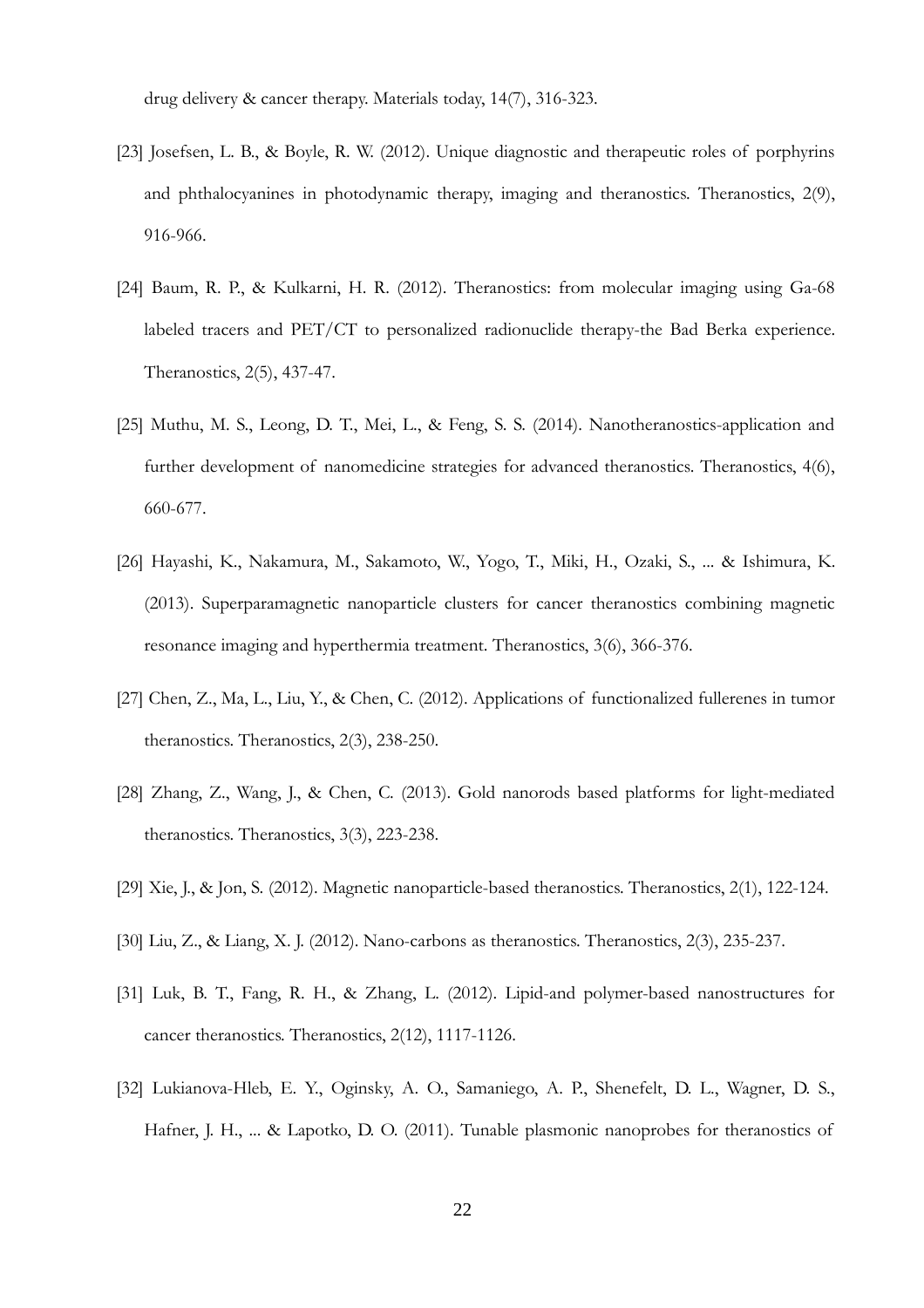prostate cancer. Theranostics, 1, 3-17.

- [33] Kildeeva, N. R., Perminov, P. A., Vladimirov, L. V., Novikov, V. V., & Mikhailov, S. N. (2009). About mechanism of chitosan cross-linking with glutaraldehyde. Russian journal of bioorganic chemistry, 35(3), 360-369.
- [34] Migneault, I., Dartiguenave, C., Bertrand, M. J., & Waldron, K. C. (2004). Glutaraldehyde: behavior in aqueous solution, reaction with proteins, and application to enzyme crosslinking. Biotechniques, 37(5), 790-806.
- [35] Jin, Y., Ma, X., Feng, S., Liang, X., Dai, Z., Tian, J., & Yue, X. (2015). Hyaluronic Acid Modified Tantalum Oxide Nanoparticles Conjugating Doxorubicin for Targeted Cancer Theranostics. Bioconjugate chemistry, 26(12), 2530-2541.
- [36] Lokeshwar, V. B., Öbek, C., Soloway, M. S., & Block, N. L. (1997). Tumor-associated hyaluronic acid: a new sensitive and specific urine marker for bladder cancer. Cancer research, 57(4), 773- 777.
- [37] Lee, Y., Lee, H., Kim, Y. B., Kim, J., Hyeon, T., Park, H., ... & Park, T. G. (2008). Bioinspired surface immobilization of hyaluronic acid on monodisperse magnetite nanocrystals for targeted cancer imaging. Advanced Materials, 20(21), 4154-4157.
- [38] Lokeshwar, V. B., Rubinowicz, D., Schroeder, G. L., Forgacs, E., Minna, J. D., Block, N. L., ... & Lokeshwar, B. L. (2001). Stromal and epithelial expression of tumor markers hyaluronic acid and HYAL1 hyaluronidase in prostate cancer. Journal of Biological Chemistry, 276(15), 11922- 11932.
- [39] Choi, K. Y., Min, K. H., Na, J. H., Choi, K., Kim, K., Park, J. H., ... & Jeong, S. Y. (2009). Selfassembled hyaluronic acid nanoparticles as a potential drug carrier for cancer therapy: synthesis, characterization, and in vivo biodistribution. Journal of Materials Chemistry, 19(24), 4102-4107.
- [40] Choi, K. Y., Yoon, H. Y., Kim, J. H., Bae, S. M., Park, R. W., Kang, Y. M., ... & Kim, K. (2011).